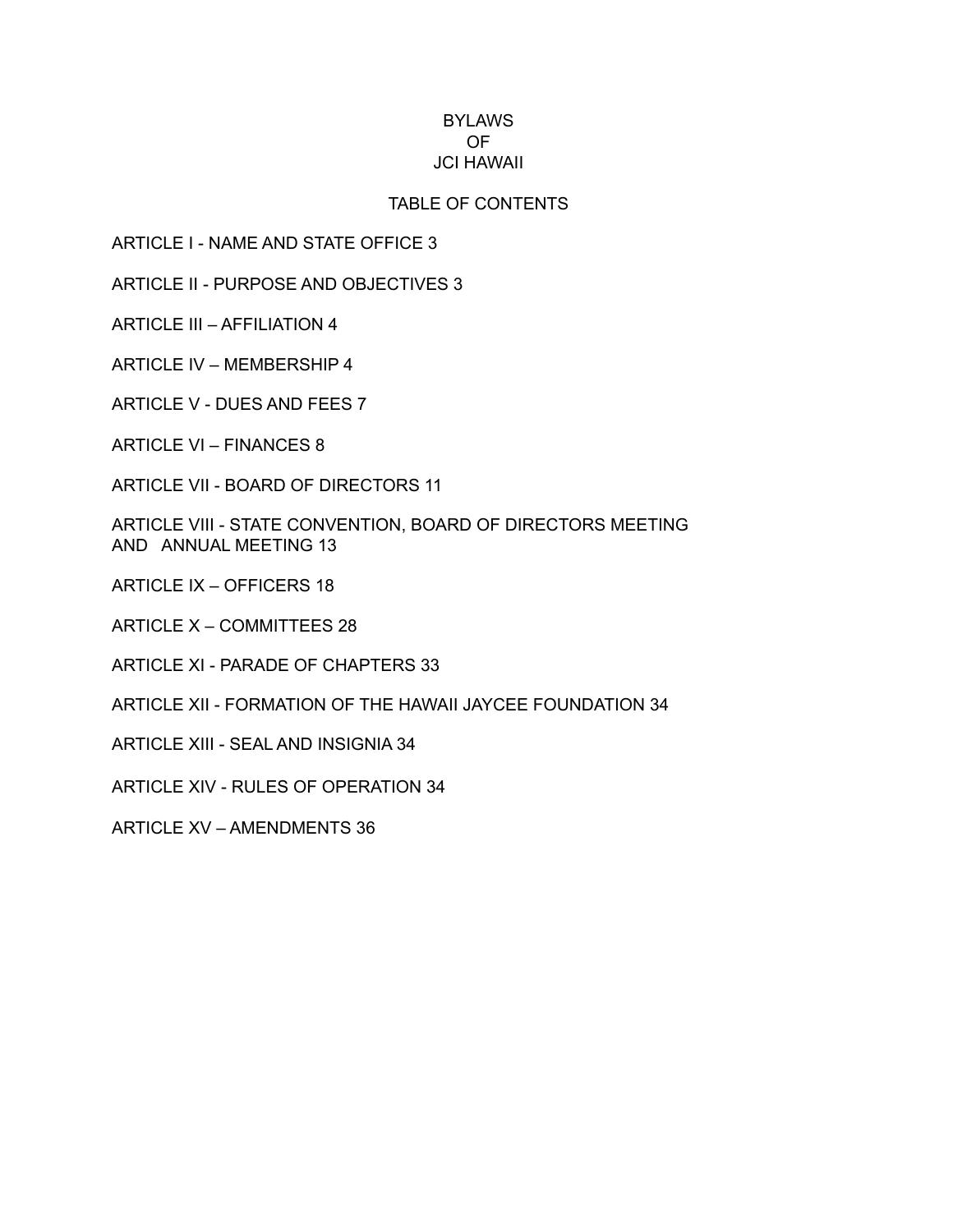JCI HAWAII BYLAWS AMENDED AS OF SEPTEMBER 26, 2021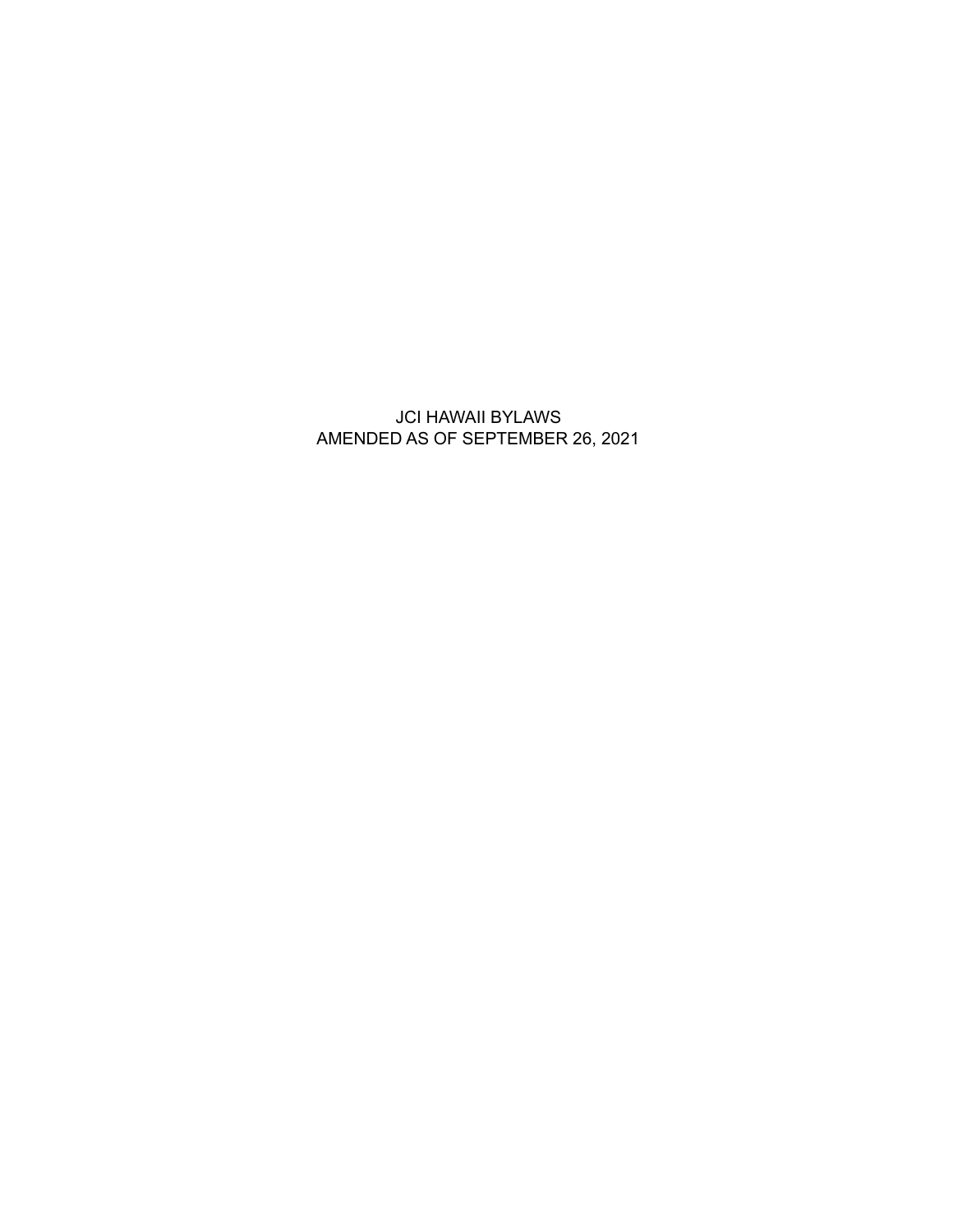## ARTICLE I – NAME AND STATE OFFICE

### SECTION 1-1. NAME

The name of the corporation shall be "JCI HAWAII" hereinafter referred to as

"Corporation". SECTION 1-2. STATE OFFICE

The office of the Corporation shall be located at a site approved by the Board of Directors.

# ARTICLE II – PURPOSE AND OBJECTIVES

### SECTION 2-1. PURPOSE

The purpose of the Corporation shall be: 1) to promote cooperation among its members, hereinafter referred to as "Local Chapters" as defined in Article IV; 2) to foster the development and growth of said Local Chapters in the State of Hawaii; 3) to provide and maintain means through which the Local Chapters may exchange ideas and promote the Jaycee philosophy and beliefs.

### SECTION 2-2. OBJECTIVES

The objectives of the Corporation shall be: 1) to promote the education of young men and women in the State of Hawaii in the proper sense of civic duty and responsibility; 2) to foster intelligent participation in the solution of problems concerning civic, state and national government; 3) to cooperate with other state Jaycee organizations and other civic, business and social organizations in the State of Hawaii, the nation and world-wide.

SECTION 2-3. NON-PARTISAN AND NON-SECTARIAN

The Corporation shall be non-partisan, non-discriminatory by sex or race and

nonsectarian. SECTION 2-4. JAYCEE CREED

The Corporation hereby adopts and shall adhere to the Jaycee philosophy as expressed in the Jaycee Creed, as follows:

We believe:

That faith in God gives meaning and purpose to human life; That the brotherhood of man transcends the sovereignty of nations; That economic justice can best be won by free men through free enterprise; That government should be of laws rather than of men; That earth's great treasure lies in human personality;

And that service to humanity is the best work of life.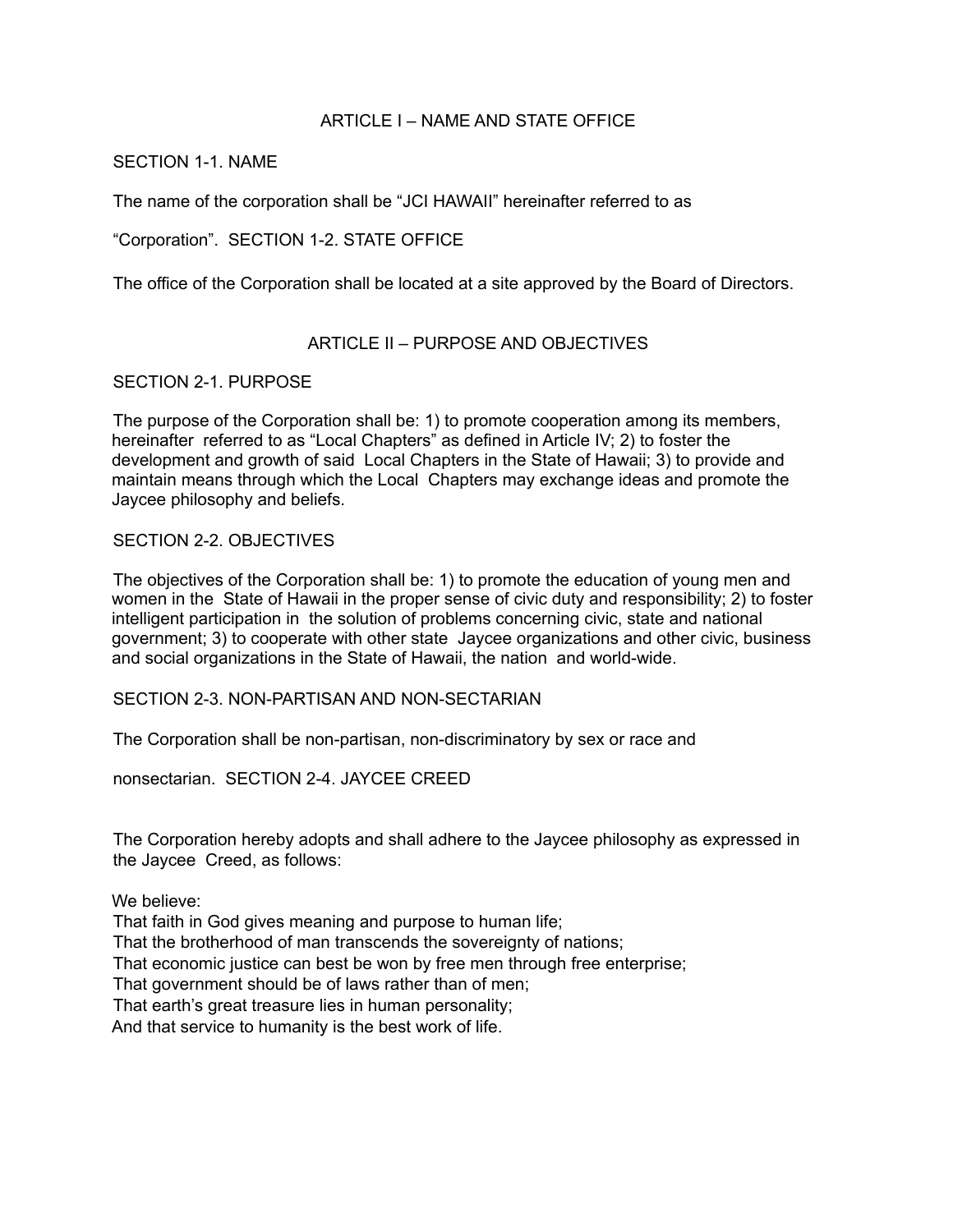## ARTICLE III – AFFILIATION

### SECTION 3-1. JUNIOR CHAMBER INTERNATIONAL UNITED STATES OF AMERICA AFFILIATION

The Corporation shall be affiliated with the JCI USA and is subject to the Constitution and Bylaws of said JCI USA, which shall take precedence over the JCI Hawaii Bylaws where there is a conflict.

### SECTION 3-2. JUNIOR CHAMBER INTERNATIONAL AFFILIATION

The Corporation shall be further affiliated with Junior Chamber International and each Local Chapter shall become a member of said Junior Chamber International and maintain such membership.

### ARTICLE IV – MEMBERSHIP

#### SECTION 4-1. LOCAL CHAPTER FORMATION

A "Local Chapter" is duly organized if it complies with each of the following: 1) makes written application to the Corporation on forms approved and modified by the JCI USA and JCI Hawaii; 2) conform to and be in agreement with the ideals and principles of the Jaycee movement; 3) meet requirements as may be promulgated and modified by the JCI USA; 4) obtain approval of the written application by two-thirds (2/3) vote of the Board of Directors of the Corporation; 5) agree to be bound by the constitution, charters and/or Bylaws of the JCI USA and JCI Hawaii; 6) remit a non-refundable chapter affiliation fee and dues as determined by the JCI USA; and 7) accepts members between the ages as determined by said local chapter so long as said age limitations are between the ages of eighteen (18) and no more than forty (40) years of age.

#### SECTION 4-2. LOCAL CHAPTER CONFORMITY

The charters, constitutions and/or Bylaws of each Local Chapter shall conform to the charters, constitutions and/or Bylaws of the JCI USA and JCI Hawaii, which shall take precedence over the charters, constitutions and Bylaws of the Local Chapter where there is a conflict.

#### SECTION 4-3. NON-DISCRIMINATION REQUIREMENT

A Local Chapter shall not discriminate on the grounds of race, sex, national origin, religions, sexual orientation, disability, or other political purposes. If a Local Chapter is found to be in violation of this section, the Local Chapter is subject to sanctions as determined by the Board of Directors.

### SECTION 4-4. WITHDRAWAL OF MEMBERSHIP

Any Local Chapter may voluntarily withdraw from the Corporation by submitting to the Secretary a written resignation accompanied by a remittance in full for all dues to date. Upon withdrawal, the withdrawing chapter must cease use of any name affiliating such chapter with JCI Hawaii, the JCI USA, or any use of the Jaycees' name or logos.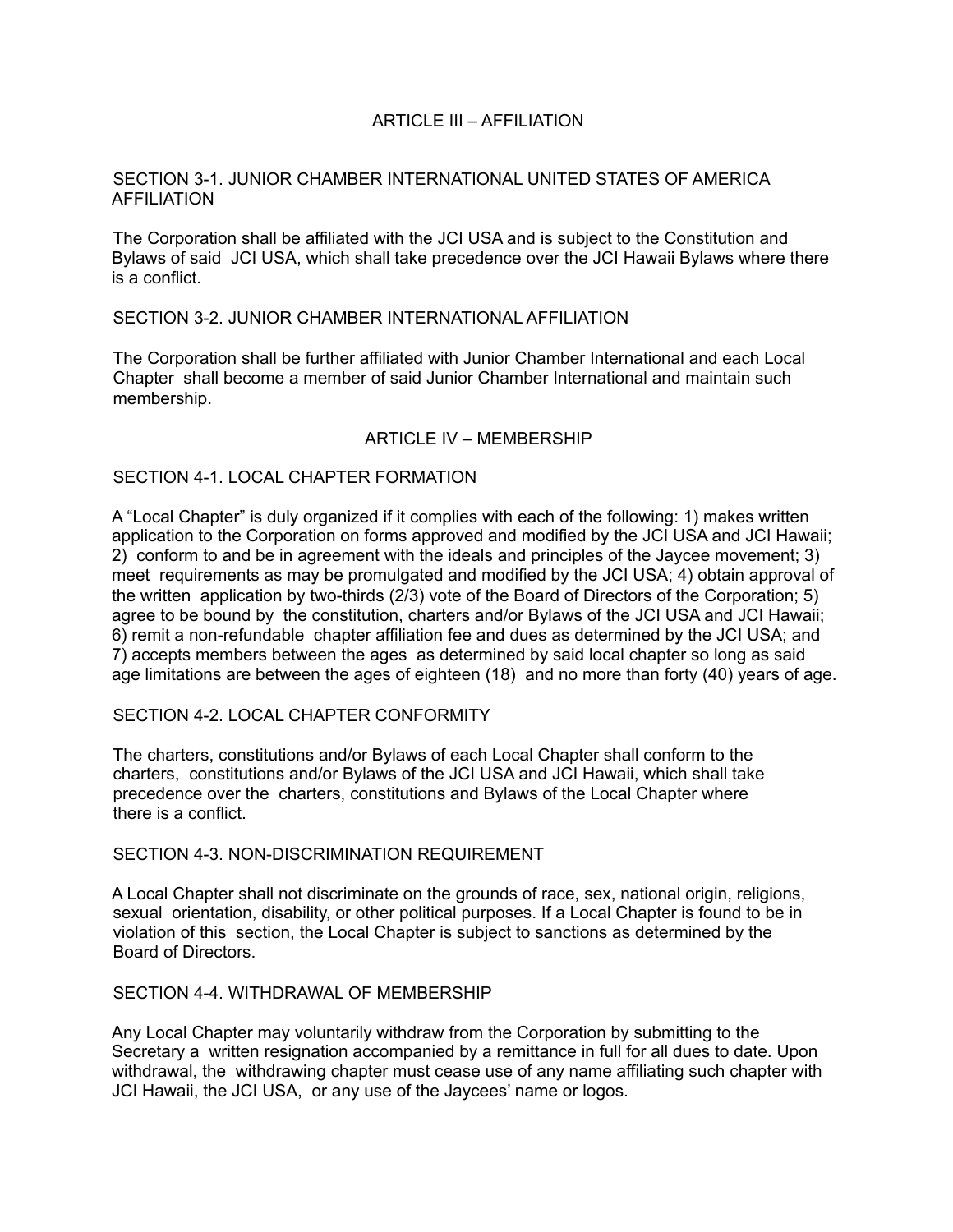# SECTION 4-5. SUSPENSION OF MEMBERSHIP

A Local Chapter in the Corporation found to be in violation of these Bylaws, or which has failed to pay its dues provided under Article V, shall be suspended, and shall receive written notification of said suspension. All rights and privileges of the Local Chapter shall be revoked during said suspension period. The Local Chapter may file an appeal to JCI Hawaii Appeals Council as provided in these Bylaws and Policies. Said Local Chapter may be restored to good standing upon approval of the Board of Directors, or upon payment of all delinquent dues and reinstatement fees in such amounts as prescribed by the Board of Directors.

# SECTION 4-6. TERMINATION OF MEMBERSHIP

A Local Chapter may be terminated from membership in the Corporation by a three fourths (3/4) vote of the Board of Directors at any meeting duly called for the purpose of considering such termination; provided that the Local Chapter under consideration shall have been notified at least thirty (30) days prior to the date of the meeting for the reasons of said termination. Notification shall be in writing, sent by certified mail, return receipt requested to the Local Chapter's last known mailing address.

### SECTION 4-7. HONORARY MEMBERS & OFFICERS

All persons who have served one (1) full term as President of the Corporation, or any individual who has provided exemplary service to JCI Hawaii, upon written application to, and approval by a majority vote of the Board of Directors, shall be granted an honorary life membership or office in said Corporation, but they may not vote or hold office in the Corporation except as hereinafter provided.

### SECTION 4-8. TRANSFER OF MEMBERSHIP

Any individual member in good standing with a Local Chapter may transfer to another Local Chapter. Upon acceptance of a transferee by another Local Chapter, said Local Chapter shall honor his membership for the period of time his or her dues have been paid to the remitting chapter, provided that the transfer fee prescribed by the JCI USA has been paid.

### SECTION 4-9. CHOICE OF CHAPTER REPRESENTATION

Any person who is an individual member of more than one (1) Local Chapter shall not be allowed to represent more than one (1) Local Chapter at the Annual Meeting.

### SECTION 4-10. REGION FORMATION

The State of Hawaii shall be organized into two regions as follows:

- A. Region 1: Counties of Hawaii, Maui, and Kauai
- B. Region 2: City & County of Honolulu

Each chapter in the respective counties shall be part of the designated region.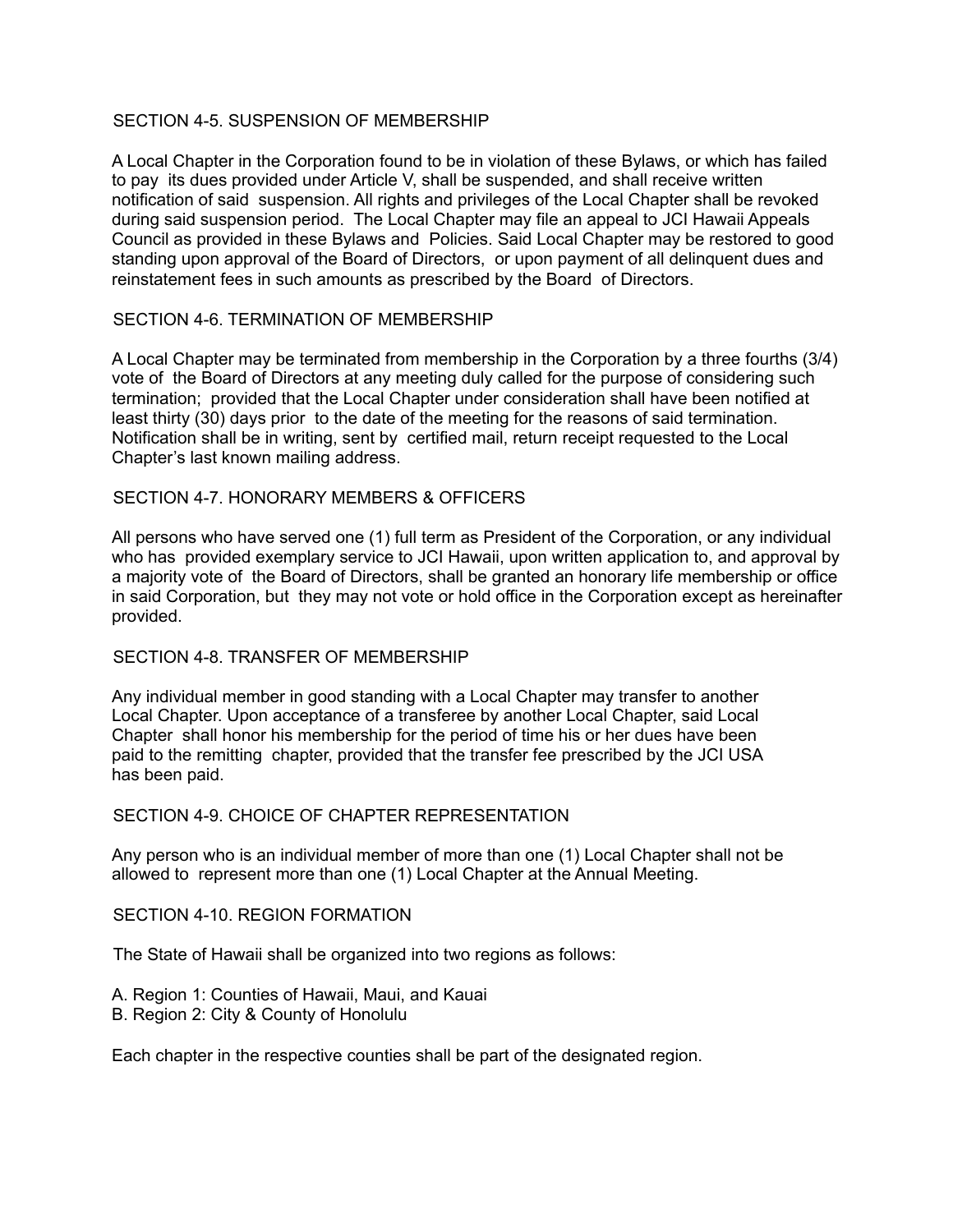## SECTION 4-11. DISTRICT FORMATION

The Corporation shall be composed of eight (8) districts with one (1) District Director from each district:

A. District 1: The portion of the Island of Hawaii identified by tax key zones 3- 1, 3-2, 3-3 and 3-9 currently south of the town of Ookala between the 30- and 31-mile marker and south of Manuka State Park.

B. District 2: County of Maui.

C. District 3: Leeward Oahu from the Honolulu/Ewa government district boundary to all residences touching Kawela Bay.

D. District 4: Windward Oahu from Kawela Bay to Makapuu Point including all residences East of the Koolau Range.

E. District 5: North Honolulu from the Honolulu/Ewa government district boundary to the eastern boundary beginning from the Pacific Ocean proceeding in the middle of the following canal and streets: along the Ala Wai Canal to where the Ala Wai Canal intersects with Kalakaua Avenue; continuing north on Kalakaua Avenue to where Kalakaua Avenue intersects with Beretania

Street: continuing east on Beretania Street to where Beretania Street intersects with Punahou Street; continuing north on Punahou Street to where Punahou Street intersects with Nehoa Street; continuing west on Nehoa Street to where Nehoa Street intersects with Makiki Street; continuing north on Makiki Street to where Makiki Street intersects with Round Top Drive, continuing on Round Top Drive and ending at Kalaiopua Place. District 5 shall include all residences bordering on Tantalus Drive.

F. District 6: South Honolulu from the eastern boundary of District 5 described above to

Makapuu Point. G. District 7: County of Kauai.

H. District 8: The portion of the Island of Hawaii identified by tax key zones 3-4, 3-5, 3-6, 3-7 and 3-8 currently north of the town of Ookala between the 30- and 31-mile marker and north of Manuka State Park.

SECTION 4-12. ASSIGNMENT OF CHAPTERS TO DISTRICTS

New chapters admitted into membership of this Corporation shall be assigned to their respective districts by the President of JCI Hawaii based on the following criteria:

A. Place of membership meetings.

B. Community that the chapter services.

C. Location of its office or principal business address.

A new chapter wishing to be placed in a particular district must fulfill two of the three criteria set forth above. Said requirement shall not apply to a new extended chapter which district shall be deemed to be in the district of its sponsoring chapter until the start of the next fiscal year.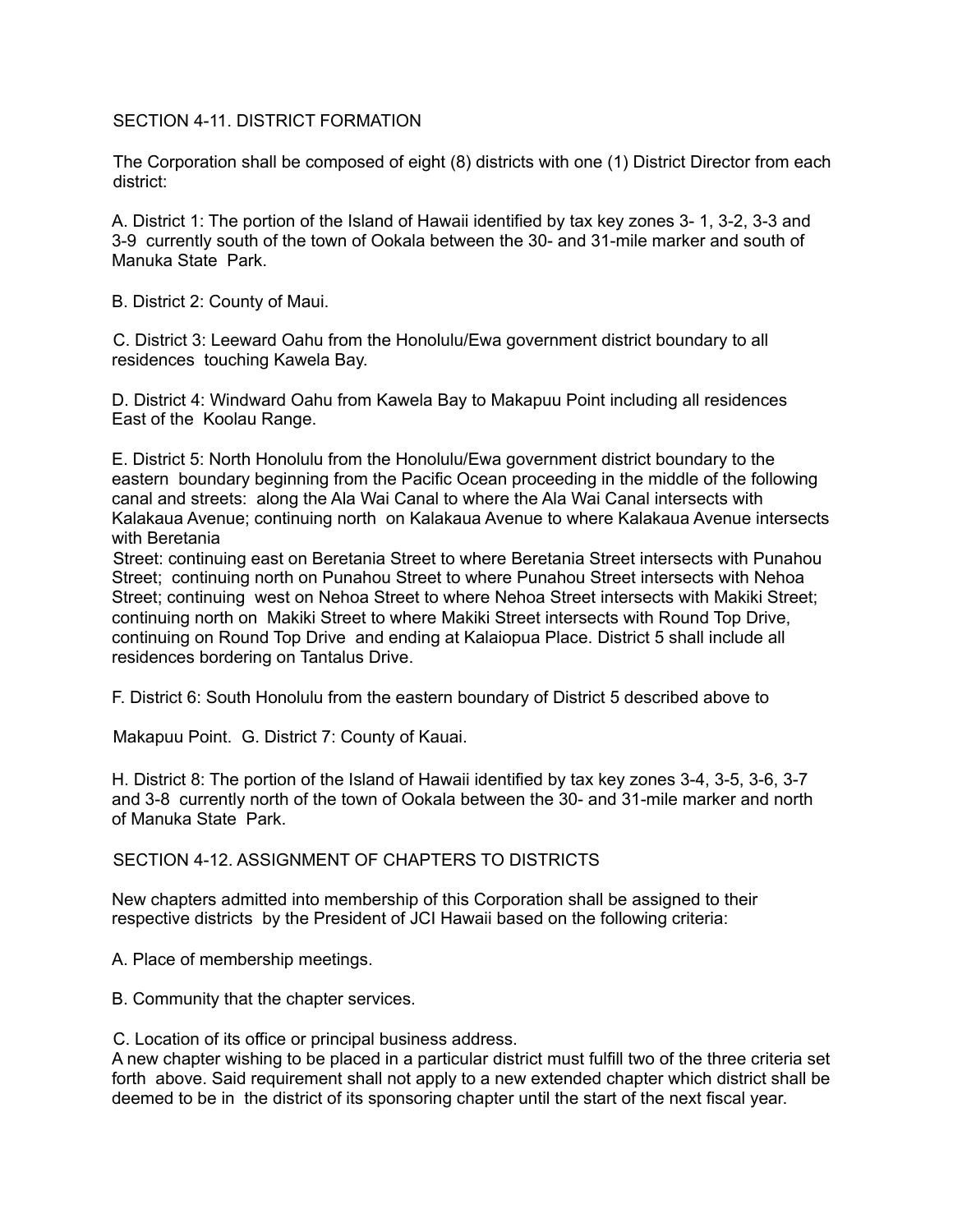Chapters in existence since August 16, 1992 shall remain in their respective assigned districts unless a petition is voluntarily filed by a chapter wishing to change its district assignment.

# SECTION 4-13. PETITION TO CHANGE DISTRICTS

A chapter wishing to change its district assignment shall follow the following procedures:

A. The chapter must provide written notice to the District Directors of said chapters current and proposed districts within thirty (30) days prior to the date of the Final Board Meeting of its request to transfer district together with a filing fee paid to JCI Hawaii of \$100.00

B. A committee comprised of the affected Region Director, the two District Directors, the State President and the General Legal Officer shall be formed to decide on said petition. The committee shall decide on said petition before the next annual meeting of JCI Hawaii which decision shall be effective for a minimum of three (3) years commencing January 1 of the following administration.

# ARTICLE V – DUES AND FEES

### SECTION 5-1. MEMBERSHIP DUES AND AMOUNT OF DUES

A. ANNUAL DUES: The membership dues payable by each local chapter shall consist of annual dues payable by the individual members of each Local Chapter.

B. AMOUNT OF DUES: The amount of individual member dues payable to JCI Hawaii shall be \$12 plus the amounts determined by the JCI USA and Junior Chamber International. Such dues are based on a schedule as determined by the following classes of individual members paid on an annual basis. The classes of individual dues included:

- 1. New regular members
- 2. Renewed regular members
- 3. Non-regular members

C. FREQUENCY OF PAYMENT TO CORPORATION: On a monthly basis, each Local Chapter shall submit the annual dues collected during the current month, as prescribed by collection procedures promulgated by the Treasurer of the Corporation. Annual dues are payable in advance by each individual member and collected from the individual by the Local Chapter. Upon payment by a new individual member, an individual membership continues for twelve (12) calendar months and is renewable by payment of renewal dues prior to the anniversary date of initial membership.

D. WAIVER OF DUES FOR NON-REGULAR LOCAL CHAPTERS: All dues shall be waived for any Local Chapter established at any correctional and/or rehabilitation facility in the state of Hawaii.

E. ALLOCATION TO CONTINGENCY RESERVE FUND: A minimum of 10% of the membership dues collected by JCI Hawaii shall be designated for the Contingency Reserve Fund. Use of any income from these sources shall be in accordance with Article VI, Section 6-6-B (1-4) of the Bylaws of JCI Hawaii.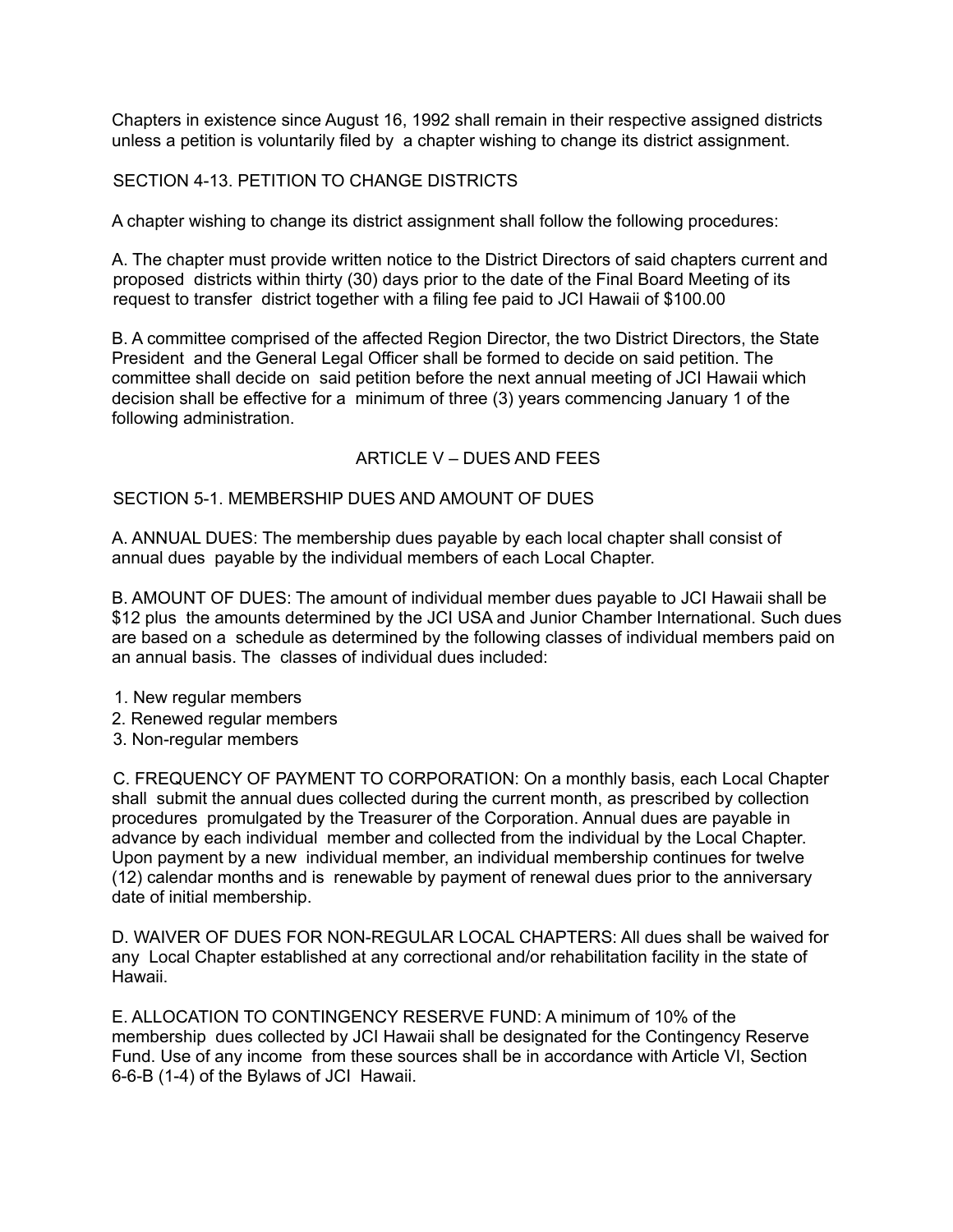## SECTION 5-2. AFFILIATION FEES

Except as herein provided, there shall be an affiliation fee in such amount as prescribed by the Board of Directors. The affiliation fee shall accompany the dues. The affiliation fee shall be waived for new members of a Local Chapter established at any correctional and/or rehabilitation facility in the state of Hawaii.

### ARTICLE VI – FINANCES

SECTION 6-1. GENERAL FINANCIAL PROCEDURES

A. DEBTS AND EXPENSES: Debts and expenses shall not be contracted or caused to be incurred in the name of the Corporation without first having approval of the Board of Directors, either by specific appropriation or by approval of a budget to cover estimated expenses, of which such debt or expense is a part; except that in the case of emergency, the Treasurer, with the approval of the President, may expend not more than ONE HUNDRED DOLLARS (\$100.00).

B. RECEIPTS REQUIRED: Reimbursements of expenses properly incurred shall be made only upon receipt of expense statement in proper form.

C. BALANCED BUDGET REQUIREMENT: Each administration in order to be financially self sustaining, shall maintain a balanced budget. A "balanced budget" means that expenditures do not exceed income.

D. PURCHASE ORDER SYSTEM: As a measure of control, a purchase order system or a system utilizing generally accepted accounting practices shall be instituted under the direction of the Treasurer whereby:

1. Each state committee shall be assigned a purchase order number for the year and its chairperson be required to submit a monthly report of income and expenditures.

2. All purchases are to be made in the name of the Corporation and invoices sent directly to the Corporation's office.

3. All monies received shall be deposited in the name of the Corporation and all payments shall be made through the Corporation's office (except board meetings and annual convention).

4. District Directors may be assigned purchase order numbers for administrative expenses where there is problem of control by the Corporation's office.

E. DEFINITION OF INTERNAL SOURCES: Internal sources of income of JCI Hawaii shall include all dues, fundraising projects, and other income not designated for a specific community program.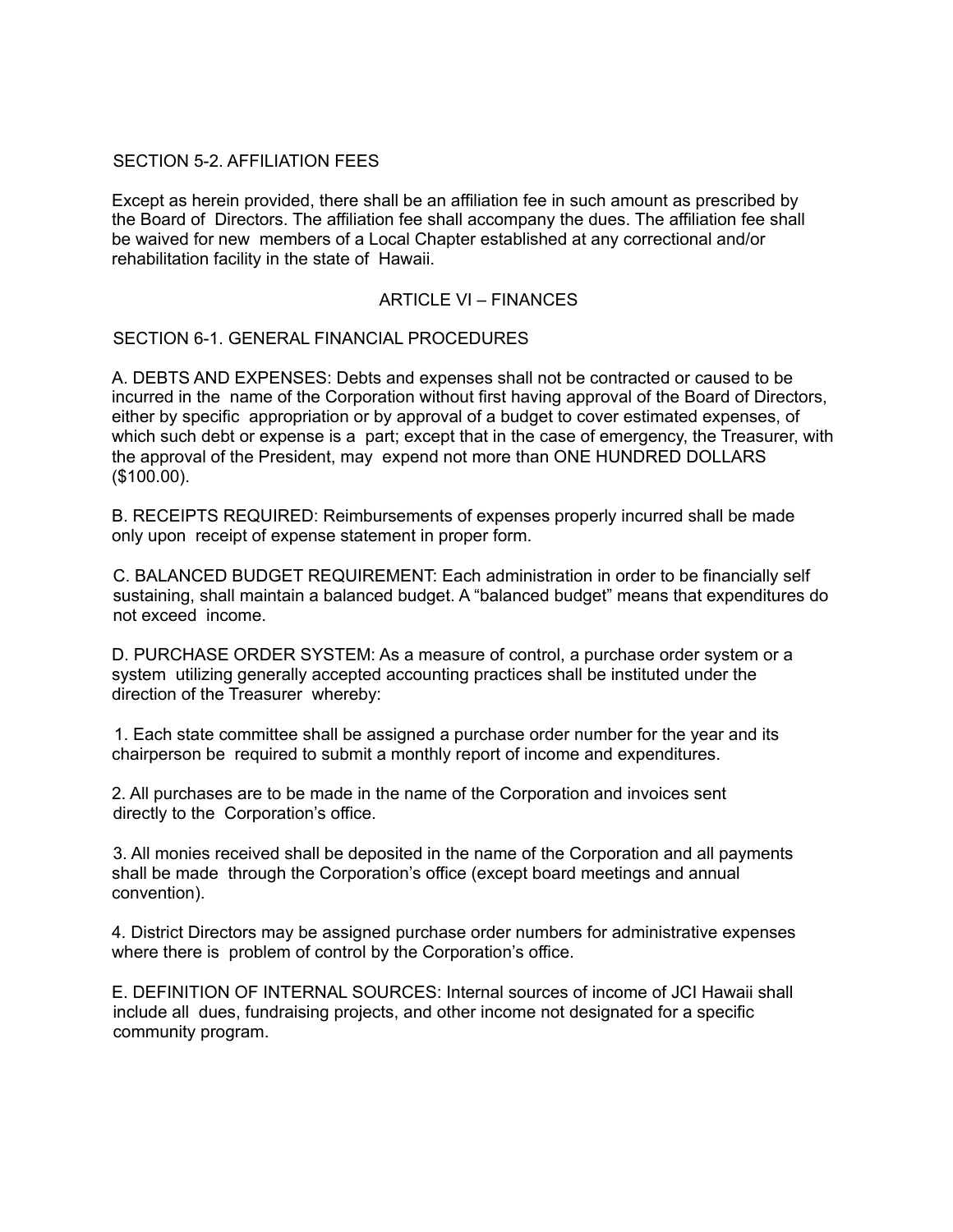### SECTION 6-2. TRAVEL POOL FEES

The State President's and Regional Director's Travel Pool Fees assessed and payable to JCI USA shall be paid from the funds of the Corporation.

### SECTION 6-3. INTER-ISLAND TRAVEL EXPENSES

All travel and/or room and board must be authorized by the State President or the state officer-in-charge of the program. All reimbursement for transportation and/or room and board is discretionary and is subject to the availability of funds.

A. INTER-ISLAND TRAVEL EXPENSES ALLOWED: The inter-island travel expenses, if any, of the President, the Regional Directors, and the District Directors of the Corporation shall be paid from the funds of the Corporation. Said expenses may include airfare, room, and board. Final determination of expenses paid shall be decided by the president of the corporation

B. STATE PROJECTS AND PROGRAM WINNERS TRAVEL: Funds for travel of various state projects or program winners are to be handled similarly to a bid project or program or in the alternative, a pooling system should be created under the supervision of the respective committee chairperson.

C. DEFINITION OF ALLOWABLE TRAVEL EXPENSES: Expenses of travel and/or room and board as below shall mean and include:

1. Actual cost of inter-island transportation and/or room and board incurred by the President or designated representative, Executive Vice President, and Regional Directors in visiting the Local Chapters.

2. Actual cost of transportation and/or room and board incurred by the state officers to the site of the Board meetings, Annual Meeting and State Convention and Executive Committee meetings when the respective sites are located on an island other than that on which such officers reside.

3. Actual cost of transportation incurred by the President or designated representative, Regional Directors, District Directors, Management Vice President, and one (1) other Vice President to the Jaycees Officers Training School (JOTS). This provision is subject to the availability of funds.

4. Actual cost of transportation incurred by the outgoing and incoming President to the national convention.

5. Actual cost of transportation incurred by the District Director of the County of Maui on his or her required visitation to any Local Chapter within District 2 that is located on an island other than on the island which he or she reside.

6. The District Directors of the county of Hawaii shall have a mileage allowance of 20 cents per mile not to exceed \$20.00 per visit within his or her district. This should be limited to visitations in excess of 70 miles. The amount of reimbursement shall be limited to the amount in excess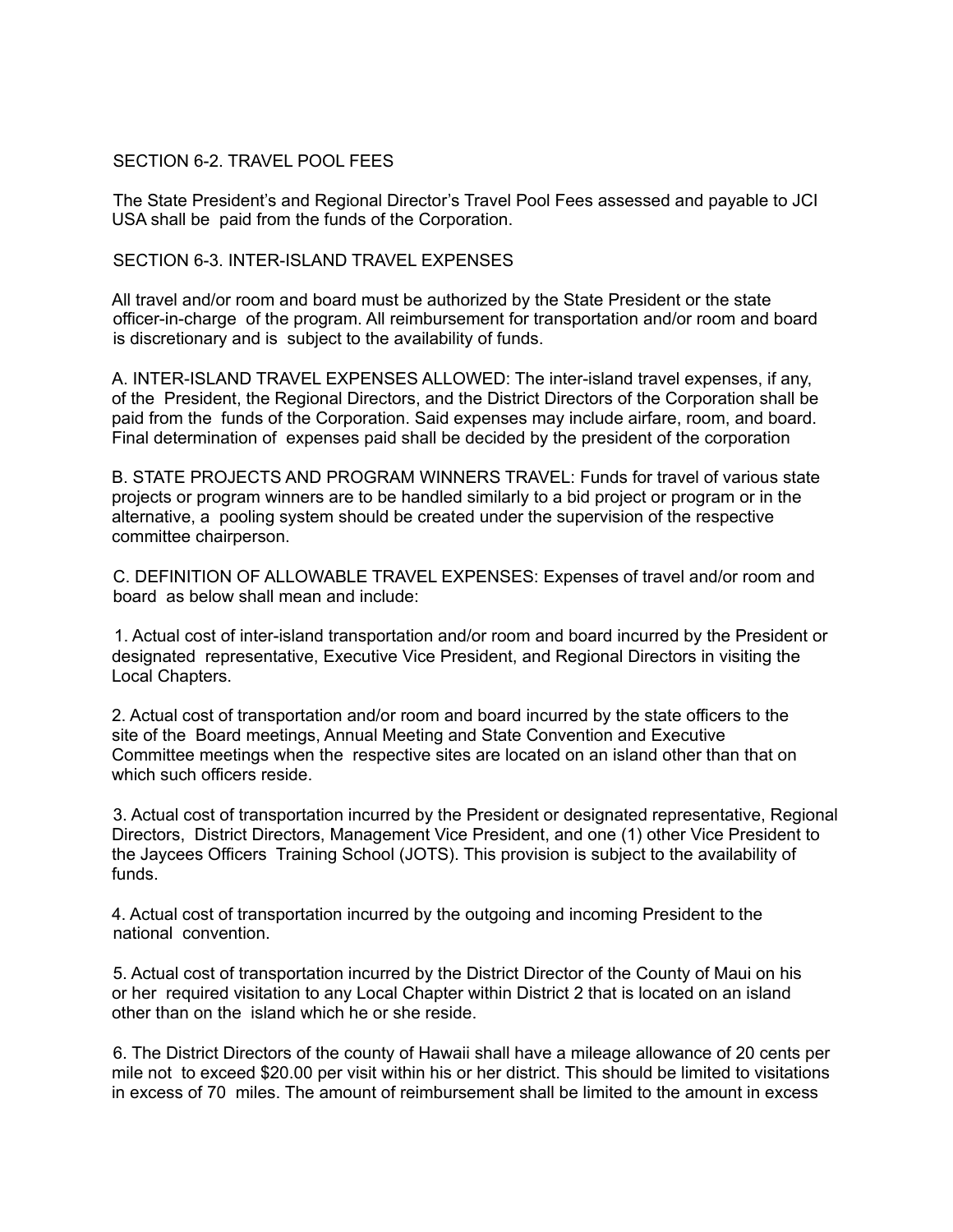of 70 miles.

## SECTION 6-4. PRESIDENT'S DISCRETIONARY FUND

A. FUND ALLOWED: The State President shall have access to a discretionary fund to be disbursed at his or her discretion. The amount of said fund shall be approved by the Board of Directors when the annual budget is approved.

B. DISCRETIONARY FUND LIMIT: The President may at his discretion be authorized to spend up to One Thousand Dollars (\$1,000.00) annually for non-budgeted discretionary items or incidents.

### SECTION 6-5. STATE PROJECTS AND PROGRAM EXPENSES ALLOWED

Expense of state projects or programs shall be borne by the Corporation as provided for in and limited to the budget.

SECTION 6-6. CONTINGENCY RESERVE FUND

A. PURPOSE: The Corporation shall initiate action to establish a contingency reserve fund for the following purposes:

1. To create an investment portfolio to support the operations of a state office and other administrative expenses.

2. To establish a building fund for a permanent state office.

3. To provide a safeguard to meet any operation contingencies.

B. CONTINGENCY RESERVE FUND PROCEDURES: A contingency reserve shall be set up with the funds remaining in the treasury at the end of each annual budget and augmented by surplus funds accruing each year. The Treasurer shall be responsible to see that all funds remaining in the treasury at the end of each annual budget becomes part of this contingency reserve account. The following procedures should govern the administering of the fund.

1. The first \$25,000 of the amount so set aside shall be retained in cash or invested in whole or in part with the approval of the Executive Committee either in U.S. Government securities or U.S. Government guaranteed deposits and investments, any amount in excess of \$25,000 may be

invested by the Executive Committee in securities or in investment trusts or mutual funds.

2. Money may be withdrawn from the contingency reserve fund only upon recommendation of a majority of the Executive Committee, concurred upon by a two-thirds (2/3) vote of the Board of **Directors** 

3. No withdrawal in excess of \$2,500 in any one fiscal year may be made from the contingency reserve fund, except upon recommendation of a majority of the Executive Committee, concurred upon by a three fourths (3/4) vote of the Board of Directors.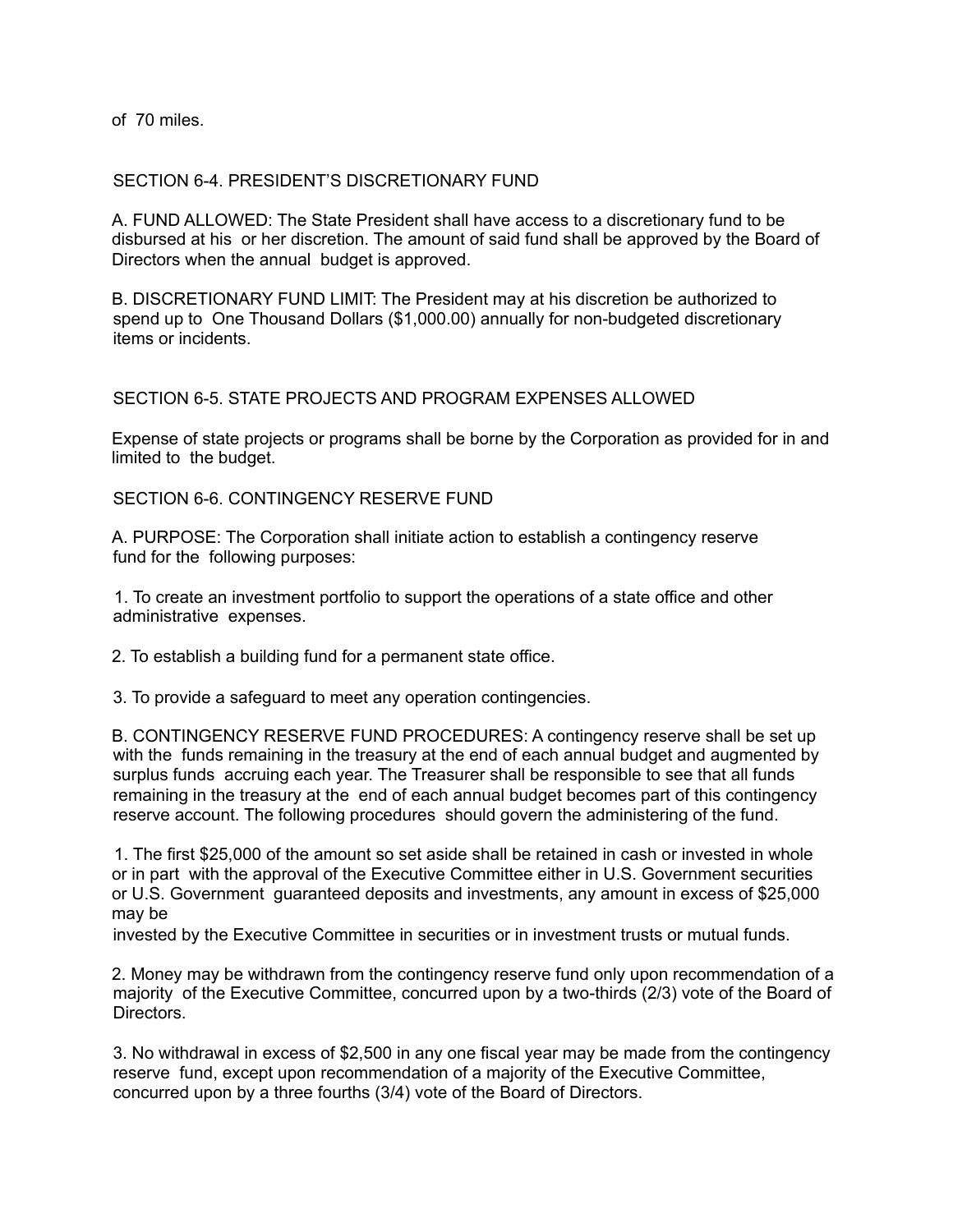4. No withdrawal shall be made except after fifteen (15) days written notice of the Executive Committee's action has been given to the Board of Directors.

# SECTION 6-7. BUDGET REVISION PROCEDURES

The following procedure shall govern budget revisions:

A. If income from membership dues and miscellaneous income shall exceed the budget estimate, as of March 1, or thereafter, the Executive Committee shall have power to adjust upward fund allocations for any part of the project program adopted by the Board of Directors.

B. If income shall be ten percent (10%) or more under the budget estimate, the Executive Committee shall have the power to adjust downward any appropriation except for the contingency reserve which may be reduced only if the income is reduced by fifteen percent (15%) or more.

C. All such changes adopted by the Executive Committee shall be reported by mail to the Board of Directors for approval within ten (10) days.

D. The finance committee shall report any proposals for budget revisions to the Board of Directors on a trimester basis.

#### SECTION 6-8. SELECTION OF CERTIFIED PUBLIC ACCOUNTANT

A Certified Public Accountant shall be selected at the Annual Meeting to review the books of the Corporation at the end of the fiscal year in which the Annual Meeting is held. The Auditor shall submit a report of his or her review to the Board of Directors no later than fifteen (15) calendar days prior to the First Trimester Board Meeting and such report shall be open to inspection by any Local Chapter. An audit may be called for upon the approval of the Board of Directors.

### ARTICLE VII – BOARD OF DIRECTORS

SECTION 7-1. CONTROL

The Board of Directors shall consist of:

- A. President of the Corporation
- B. Region Directors
- C. Community Development Vice President
- D. Individual Development Vice President
- E. Management Development Vice President
- F. International Vice President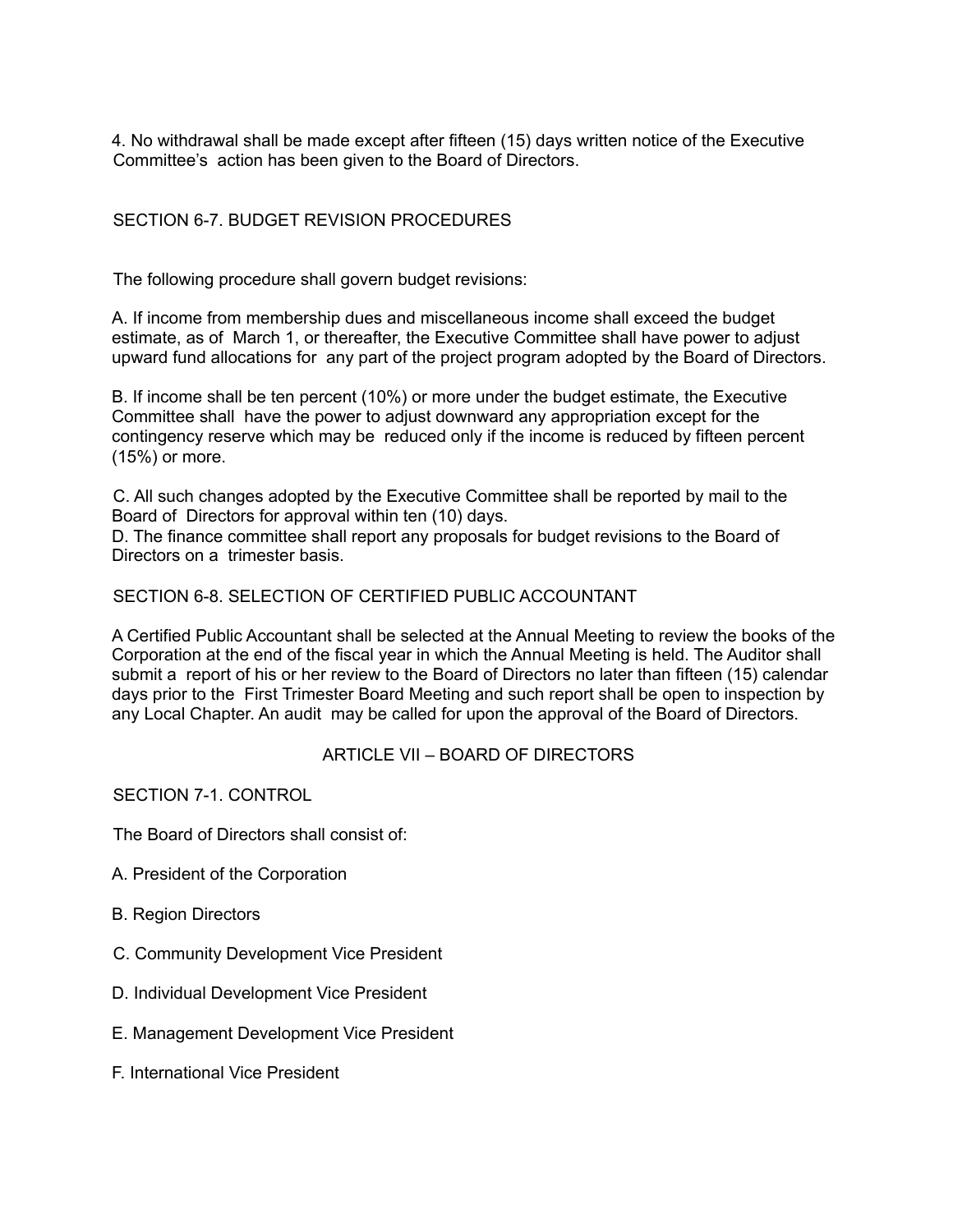- G. Business Development Vice President
- H. Membership Vice President
- I. District Directors
- J. Executive Vice President (with vote)
- K. Administrative Vice President (without vote)
- L. Secretary of the Corporation (without vote)
- M. Treasurer of the Corporation (with vote)
- N. General Legal Officer of the Corporation (without vote)
- O. Chairman of the Board of the Corporation
- P. Chaplain of the Corporation (without vote)
- Q. President of each Local Chapter or his/her representative (designated in
- writing) R. Two (2) elected or selected Directors from each Local Chapter
- S. Metropolitan Conference Vice President
- T. Communications Vice President (without vote)
- U. Marketing Vice President (with vote)
- V. Program Managers (without vote)

SECTION 7-2. SCOPE OF AUTHORITY

The Board of Directors shall have charge of the affairs of the Corporation and shall prescribe and enforce rules and regulations for its government.

# SECTION 7-3. LOCAL CHAPTER REPRESENTATION

Each Local Chapter shall be represented on the Board of Directors by its Chapter President or said President's representative who is designated in writing, and two (2) members who shall serve as Directors to attend as delegates at each trimester Board of Directors meeting.

# SECTION 7-4. RESIGNATION

Any member of the Board of Directors may resign by submitting a written resignation to the Secretary of the Corporation. A successor shall be appointed within thirty-one (31) days of said resignation date by the President of the Corporation unless said member is a chapter president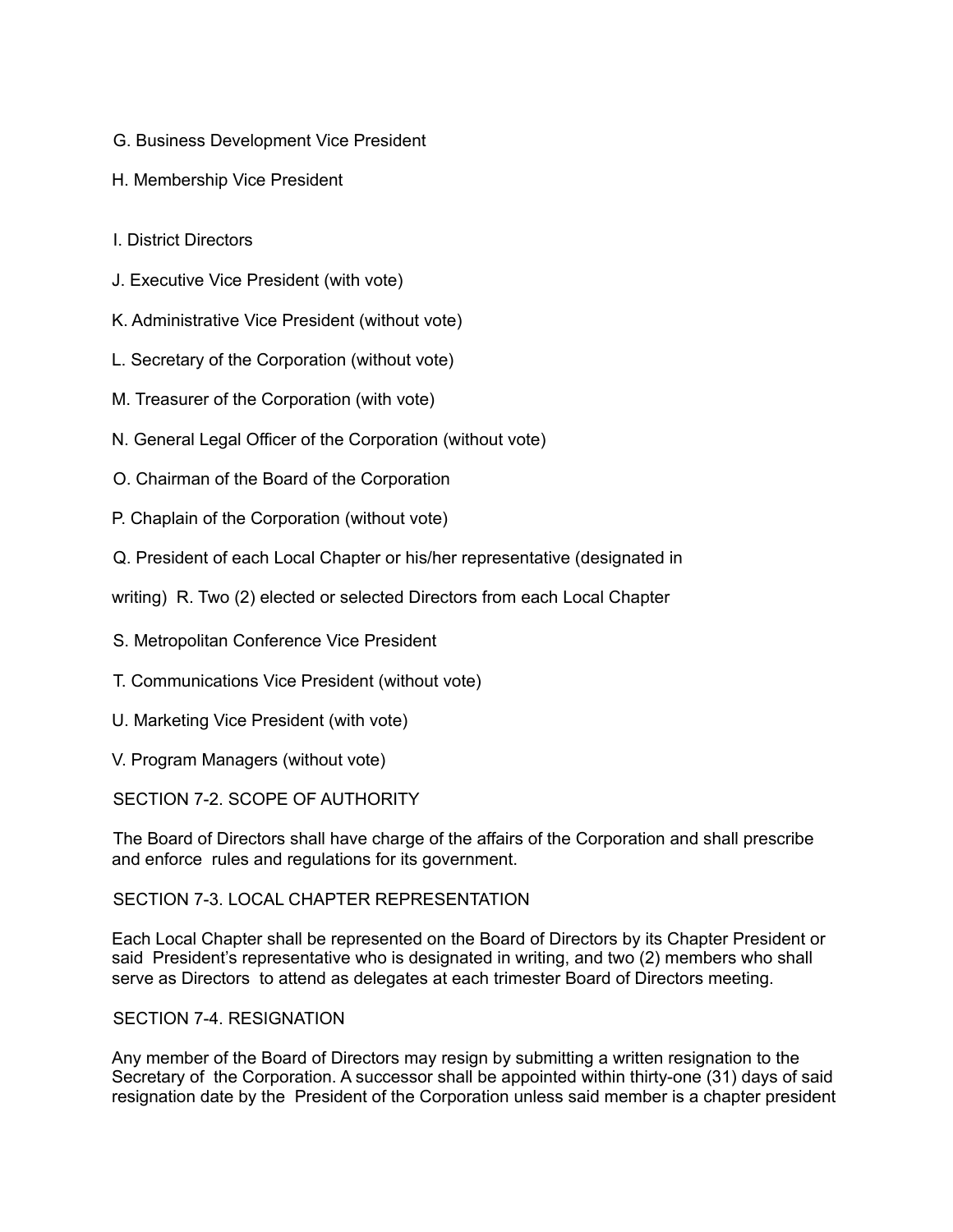or chapter representative listed under section 7-1 Q and R in which case said successor shall be chosen by said chapter.

## SECTION 7-5. AUTOMATIC DISMISSAL

Failure of a member of the Board of Directors to attend two (2) consecutive meetings of the board without written notice of inability to attend which is acceptable to the board shall automatically be deemed to have vacated his or her membership in the board pending notice of dismissal to said board member.

### ARTICLE VIII – STATE CONVENTION, BOARD OF DIRECTORS MEETINGS AND ANNUAL MEETING

### SECTION 8-1. BOARD AND CORPORATION MEETING DATES

The Board and Corporation shall meet:

A. STATE CONVENTION AND NEW BOARD MEETING: During the month of January, but no later than the second full weekend of February.

B. FIRST TRIMESTER BOARD MEETING: During the months of April and May, but no later than the second full weekend in May.

C. ANNUAL MEETING AND SECOND TRIMESTER BOARD MEETING: During the months of August and September, but no later than the second full weekend in October.

SECTION 8-2. SPECIAL MEETINGS

Special meetings of the board may be called by the President at such times and places as he or she may designate or upon a request in writing of twenty-five percent (25%) of the board members.

SECTION 8-3. SELECTION OF FIRST TRIMESTER BOARD MEETINGS HOST

A Local Chapter shall be selected by a majority of the votes cast to host the First Trimester Board Meeting. Selection of host shall take place at the New Board Meeting.

SECTION 8-4. SUBMISSION OF FIRST TRIMESTER BOARD MEETINGS BIDS

Each Local Chapter or chapters who wish to be considered as a host for the First Trimester Board Meeting shall submit to the Board of Directors at the New Board Meeting, a written preliminary report on proposed plans for said meeting as required by the Executive Committee. The final plans, including a budget, shall then be submitted to the Executive Committee for its review and recommendations not later than ninety (90) days prior to the date of such meeting.

### SECTION 8-5. VOTING AND QUORUM

Notice of all meetings shall be given by the Secretary at least fifteen (15) calendar days in advance of the meetings. Voting by alternates shall be permitted but there shall be no voting by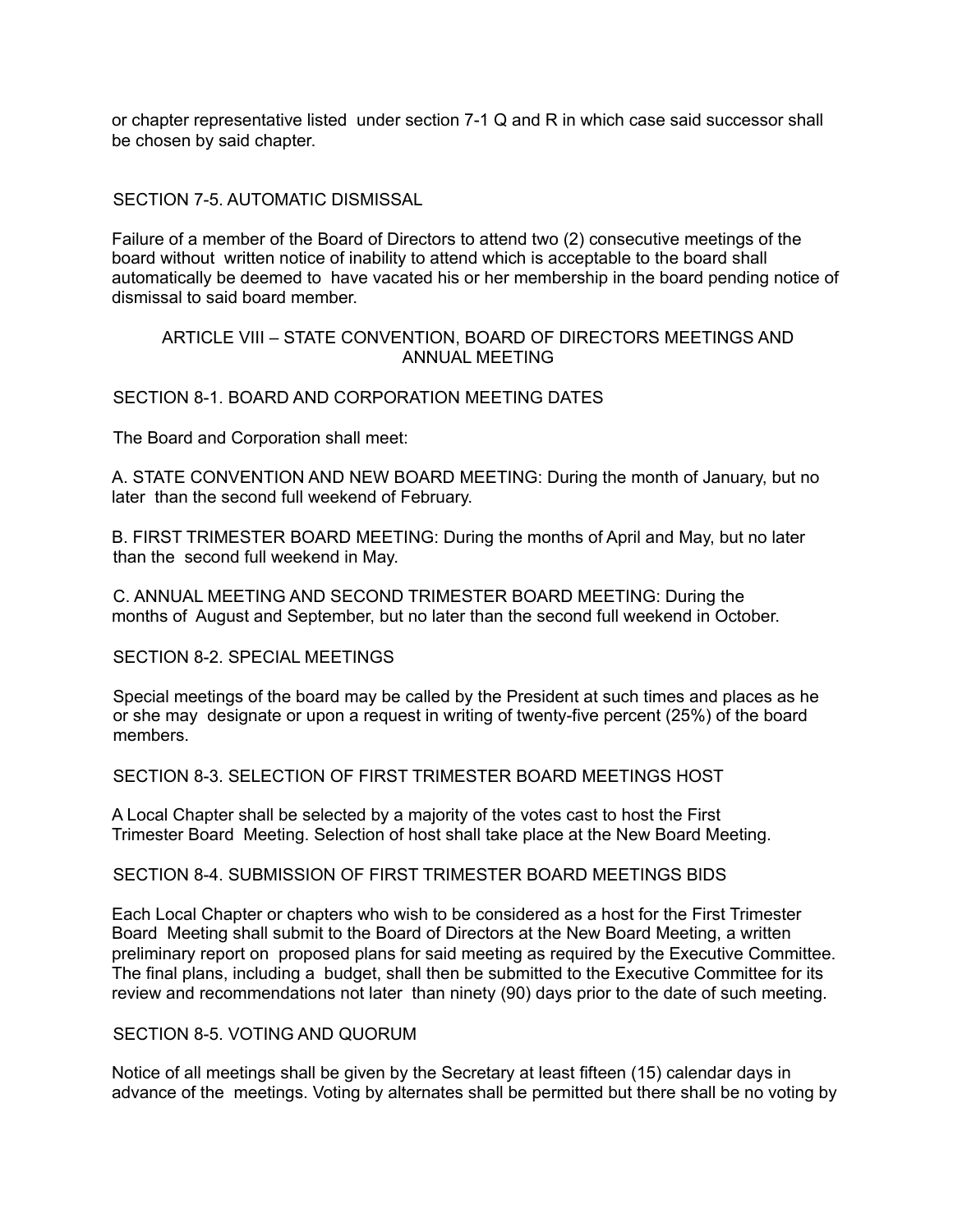proxy except as noted herein for correctional institutional chapters. Fifty percent, plus one (50%+1) of the voting members of the board shall constitute a quorum at all meetings of the Board of Directors.

A. ABSENTEE BALLOTS ALLOWED FOR INSTITUTIONAL CHAPTERS: Local Chapters established at any correctional or institutional chapter in the state of Hawaii shall be allowed to vote by absentee ballot.

B. NOTICE NOT REQUIRED OF MEMBERS PRESENT IN PERSON: Notice of meetings shall not be required of those members that are duly represented at the board meetings in person.

SECTION 8-6. TIME OF SELECTION OF FIRST TRIMESTER BOARD MEETING

SITE Selection of the First Trimester Board Meeting site shall be made at the New

Board Meeting. SECTION 8-7. HOST CHAPTER RESPONSIBILITY FOR

#### EXPENDITURES

All expenditures incurred by the Local Chapter hosting the State Convention, Board Meetings, and Annual Meeting shall be its sole obligation and in no way shall the Corporation be responsible for commitments made by the Local Chapter.

SECTION 8-8. DATE AND LOCATION OF THE STATE CONVENTION AND ANNUAL **MEETING** 

The Corporation shall hold its Annual Meeting from August to October, but no later than the second full weekend in October and State Convention after the end of the Jaycee year and no later than the second full weekend in February. The date for the Annual Meeting and State Convention shall be determined by the Board of Directors at the New Board Meeting.

SECTION 8-9. LOCAL CHAPTER REPRESENTATION FOR THE ANNUAL MEETING

A. DELEGATION BASED ON CHAPTER MEMBERS: Each Local Chapter in good standing shall be entitled to one (1) delegate for every ten (10) members or fraction thereof of said Local Chapter, provided, however that no Local Chapter shall have fewer than four (4) nor more than twelve (12) delegates, plus two (2) alternate delegates, and provided further that the members of the Local Chapter may be counted only once by one (1) Local Chapter for the purposes of determining the number of delegates to the Annual Meeting.

B. DECLARATION OF CHAPTER MEMBERSHIP: The individual members shall declare in writing and file with the State Credentials Committee the selection of his or her Local Chapter. Such declaration shall be made on or before September 1 of each year for the Annual Meeting provided, that in the event the individual member fails to make said declaration, his or her status shall be determined by the state credentials committee.

C. LIMIT ON VOTING DELEGATES FOR LOCAL CHAPTERS: Election to the position of an officer or director in the Corporation shall in no way increase the number of voting delegates from any Local Chapter.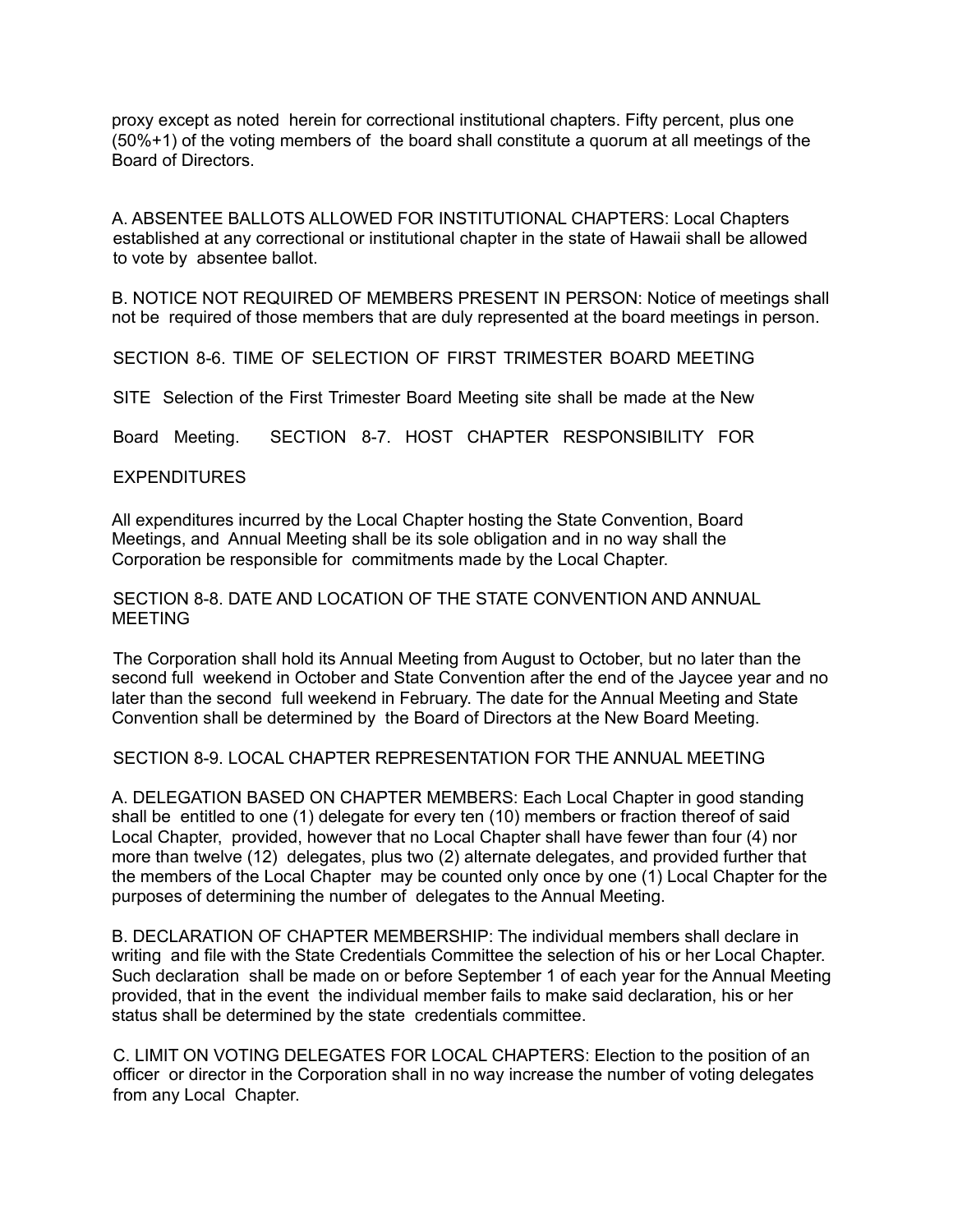D. DISQUALIFICATION OF LOCAL CHAPTER: No Local Chapter shall be permitted to vote unless said Local Chapter shall be in good standing as provided by Section 8- 10 of the Bylaws of the Corporation. Before the Annual Meeting convenes, the chairperson shall post the tentative roster of the votes of each Local Chapter in a conspicuous place. The chairperson shall then report his findings to the Annual Meeting for its approval.

SECTION 8-10. LOCAL CHAPTERS NOT IN GOOD STANDING FOR THE ANNUAL MEETING

No Local Chapter shall be considered in good standing under the provisions of this Section unless, and until all debts due and owing from such Local Chapters either to the Corporation or to JCI Hawaii shall have been paid in full. No Local Chapter shall be deemed to be in good standing unless all accounts of

debts due and owing, payable to JCI Hawaii by the Local Chapter, is paid in full no later than 7 days before from the commencement of the Annual Meeting for the year for which it is begin qualified. However, provided that, a Local Chapter may be deemed in good standing and permitted to vote if payment in full of accounts payable to JCI Hawaii is made by certified check, or cashier's check, or money order prior to roll call of the opening session of the Annual Meeting in which they intend to vote. In addition, no chapter shall be considered in good standing if they have less than twenty (20) members.

SECTION 8-11. ALTERNATE DELEGATES FOR THE ANNUAL MEETING

Alternate delegates of Local Chapters are entitled to the privileges of the floor at the meetings of the Corporation and to take part in all discussions on the same basis as delegates of Local Chapters, but they shall not have the privilege of voting, making nominations, or making or seconding motions, except in case of alternates serving in the place of accredited delegates.

SECTION 8-12. PRESIDING OFFICER'S VOTE

By virtue of his or her office, the presiding officer shall have a vote to be used only if there is a tie vote, except in state elections.

SECTION 8-13. QUORUM

In all meetings of the Corporation, a quorum shall consist of delegates from Fifty percent, plus one (50%+1) of the total delegates entitled to be present.

SECTION 8-14. SELECTION OF THE STATE CONVENTION AND ANNUAL MEETING **SITES** 

A Local Chapter shall be selected by a majority of the votes cast at the Annual Meeting to host the next State Convention and New Board Meeting and Annual Meeting and Second Trimester Board Meeting.

SECTION 8-15. CONVENTION AND ANNUAL MEETING BIDS

Each Local Chapter or chapters who wish to be considered as hosts for the next State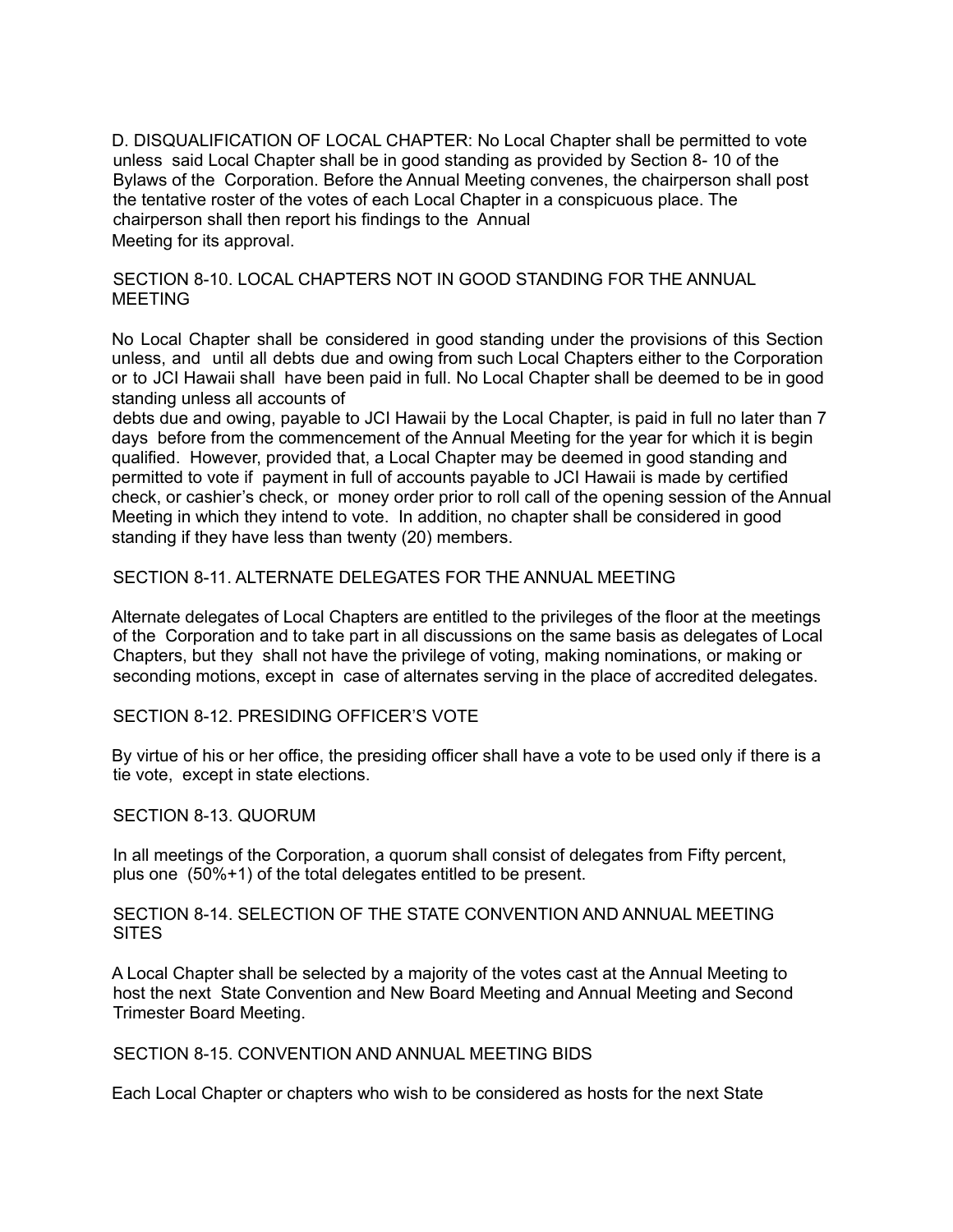Convention and Annual Meeting shall submit a bid at the Annual Meeting. Local Chapters who submitted bids shall be then selected to by a majority vote of the delegates present to host the next State Convention and Annual Meeting. Said Local Chapters shall then submit to the Board of Directors at the New Board Meeting written preliminary reports on proposed plans for said State Convention and Annual Meeting. The final plans, including a budget, shall then be submitted to the Executive Committee for its review and recommendations no later than ninety (90) days prior to the date of such State Convention and Annual Meeting, respectively. If no bids are accepted at the Annual Meeting, the Board of Directors shall decide on which chapters shall host the next State Convention and Annual Meeting.

SECTION 8-16. DEADLINE TO SUBMIT PLANS FOR STATE CONVENTION, BOARD MEETINGS OR ANNUAL MEETING

No later than ninety (90) calendar days prior to the State Convention, Board Meetings and Annual Meeting, the host of the Local Chapter shall submit its plans, including all arrangements, program and budget, to the Executive Committee of the Corporation for its review and recommendations.

#### SECTION 8-17. SUPERVISION BY EXECUTIVE COMMITTEE

The Executive Committee of the Corporation, through its President, shall closely supervise the entire plans and operation of the State Convention, Board Meetings and Annual Meeting to insure that registration costs are kept to a minimum, that all events to the official program are included in the registration fee, and that all program and events are in good taste.

### SECTION 8-18. PRESIDENT TO FORMULATE PROGRAM CONTENT

The formulation of program content at the State Convention, Board Meetings and Annual Meeting shall be the responsibility of the Corporation under the supervision of its President. The President shall be responsible for the securing of speakers for the State Convention, Board Meetings and Annual Meeting.

### SECTION 8-19. AGENDA DEADLINE FOR ALL MEETINGS

The agenda shall be drawn by the President and shall be submitted to the President of each Local Chapter at least fifteen (15) calendar days prior to the date of all meetings except for special meetings called by the board.

SECTION 8-20. CREDENTIALS

A preliminary credentials report shall be the first order of business at the opening of the

business session. SECTION 8-21. CERTIFICATION OF OFFICIAL DELEGATES

Official delegates and alternates must be certified during the Annual Meeting. An open record of delegates and alternates will be kept. Delegate and alternates will wear on the convention floor proper identification issued by the credentials committee through the registration committee. SECTION 8-22. ROLL CALL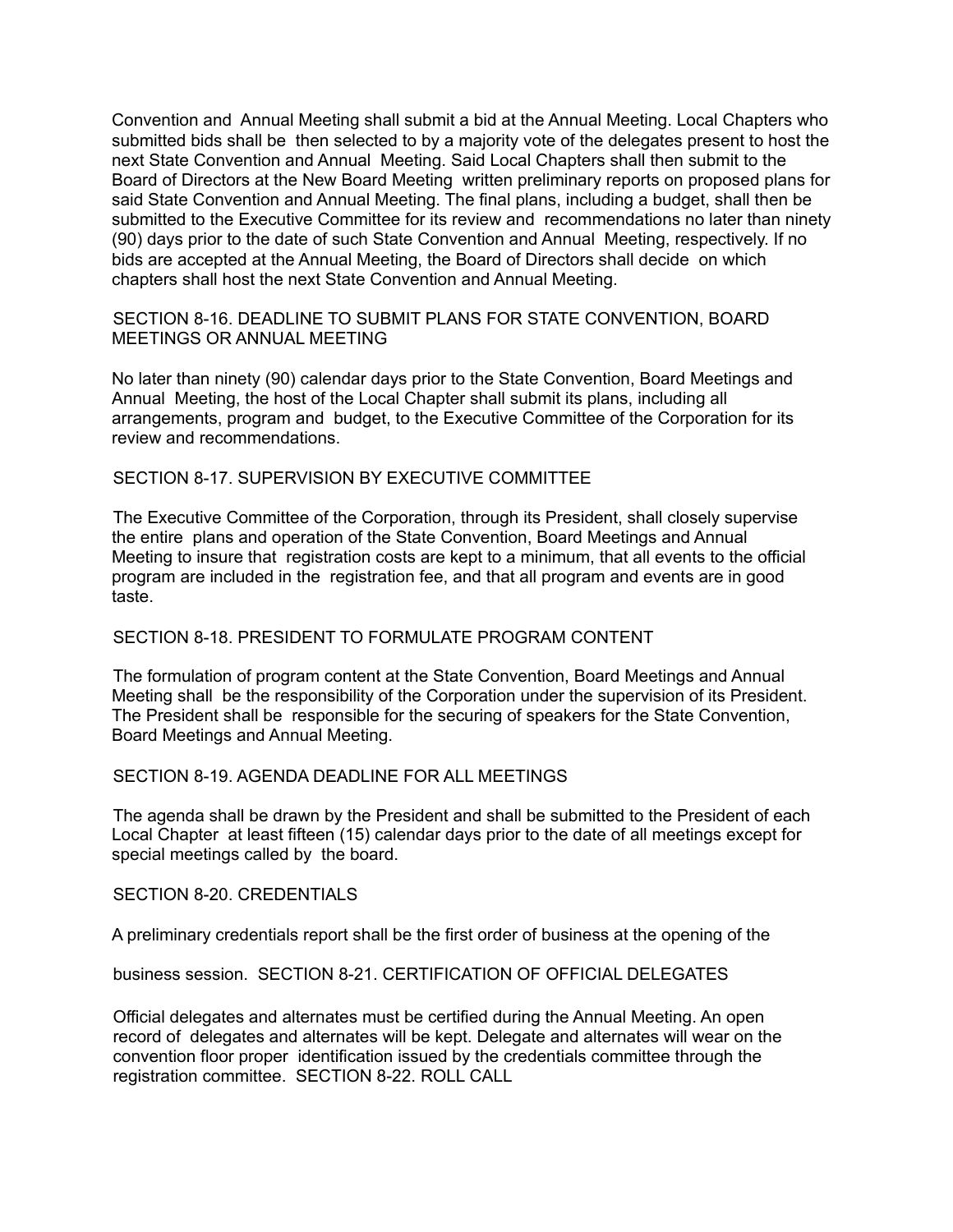The order of roll call shall be made up from the Local Chapters represented. The order for any election roll call shall be determined by lot.

### SECTION 8-23. PROXY NOT ALLOWED

Proxy voting shall not be allowed to decide any business of the corporation except for absentee voting allowed for institutional chapters as provided in Section 8-5-A.

SECTION 8-24. REGISTRATION PROCEDURES STATE CONVENTION AND MEETINGS

Registrations and room reservations shall be handled only by the host Local Chapter. No registration fee for the State Convention, Board Meetings and Annual Meeting shall be refunded where the host Local Chapter has not been notified of cancellations in advance as set by the host Local Chapter. The host Local Chapter shall be entitled to charge a reasonable late fee for any Local Chapter wishing to register for any board meeting or the Annual Meeting after the deadline set by the host Local Chapter.

SECTION 8-25. REGISTRATION FEE FOR STATE CONVENTION AND MEETINGS

The Local Chapter hosting the State Convention, Board Meetings and Annual Meeting may charge a registration fee for all persons attending said convention or meeting, except that no fee may be collectible or chargeable against the Corporation or any officer of the Corporation for attendance of said officers at the State Convention, Board Meetings and Annual Meeting

A. MAXIMUM REGISTRATION FEE: The registration fee which may be charged by the host Local Chapter at the State Convention, Board Meetings and Annual Meeting must not exceed twenty dollars (\$20.00).

B. STATE FEE: In the event that the host Local Chapter collects a registration fee at the State Convention, Board Meetings and Annual Meeting, twenty percent (20%) of the registration fee collected from all persons paying a fee for their attendance, shall be returned to the Corporation.

# SECTION 8-26. MINUTES OF THE BOARD AND ANNUAL MEETINGS

The minutes of the Annual Meeting or any Board Meeting shall be presented at the following regularly scheduled board meeting for approval. The minutes of the New Board Meeting shall be presented at the following First Trimester Board Meeting. The minutes of the First Trimester Board Meeting shall be presented at the following Second Trimester Board Meeting for approval. The minutes of the Annual Meeting and Second Trimester Board Meeting shall be presented at the following New Board Meeting for approval.

### ARTICLE IX – OFFICERS

SECTION 9-1. OFFICERS

The general management of the Corporation shall be vested in the Officers of the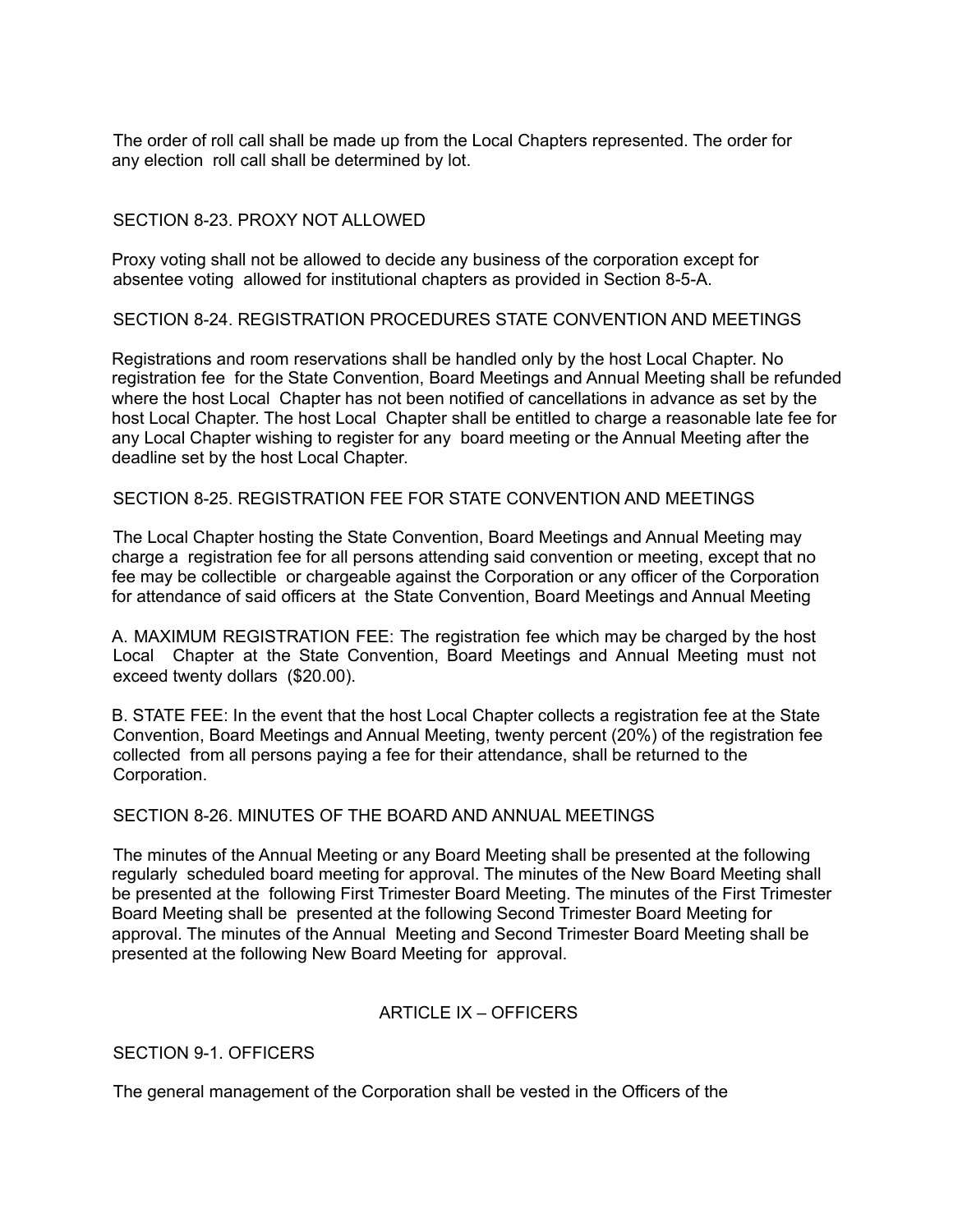Corporation, which shall be:

- 1. President of the Corporation
- 2. Region Directors
- 3. Community Development Vice President
- 4. Individual Development Vice President
- 5. Management Development Vice President
- 6. International Vice President
- 7. Business Development Vice President
- 8. Membership Vice President
- 9. District Directors
- 10. Executive Vice President (with vote)
- 11. Administrative Vice President (without vote)
- 12. Secretary of the Corporation (without vote)
- 13. Treasurer of the Corporation (with vote)
- 14. General Legal Officer of the Corporation (without vote)
- 15. Chairman of the Board of the Corporation
- 16. Chaplain of the Corporation (without vote)
- 17. Metropolitan Conference Vice President
- 18. Communications Vice President (without vote)
- 19. Marketing Vice President (with vote)
- 20. Program Managers (without vote)

# SECTION 9-2. VOTING QUALIFICATIONS AND PROCEDURES

A. QUALIFICATIONS OF VOTING DIRECTORS: No person shall be eligible for election or selection as a voting Director of the Corporation who has not been an officer or board member of the Local Chapter. However, an officer-elect or Board Member elect of a Local Chapter, notwithstanding he or she has not previously been an officer or board member of said Local Chapter, shall be deemed eligible for election or selection as a voting Director provided, that no member who has reached the age of 40 years prior to the start of the fiscal year of JCI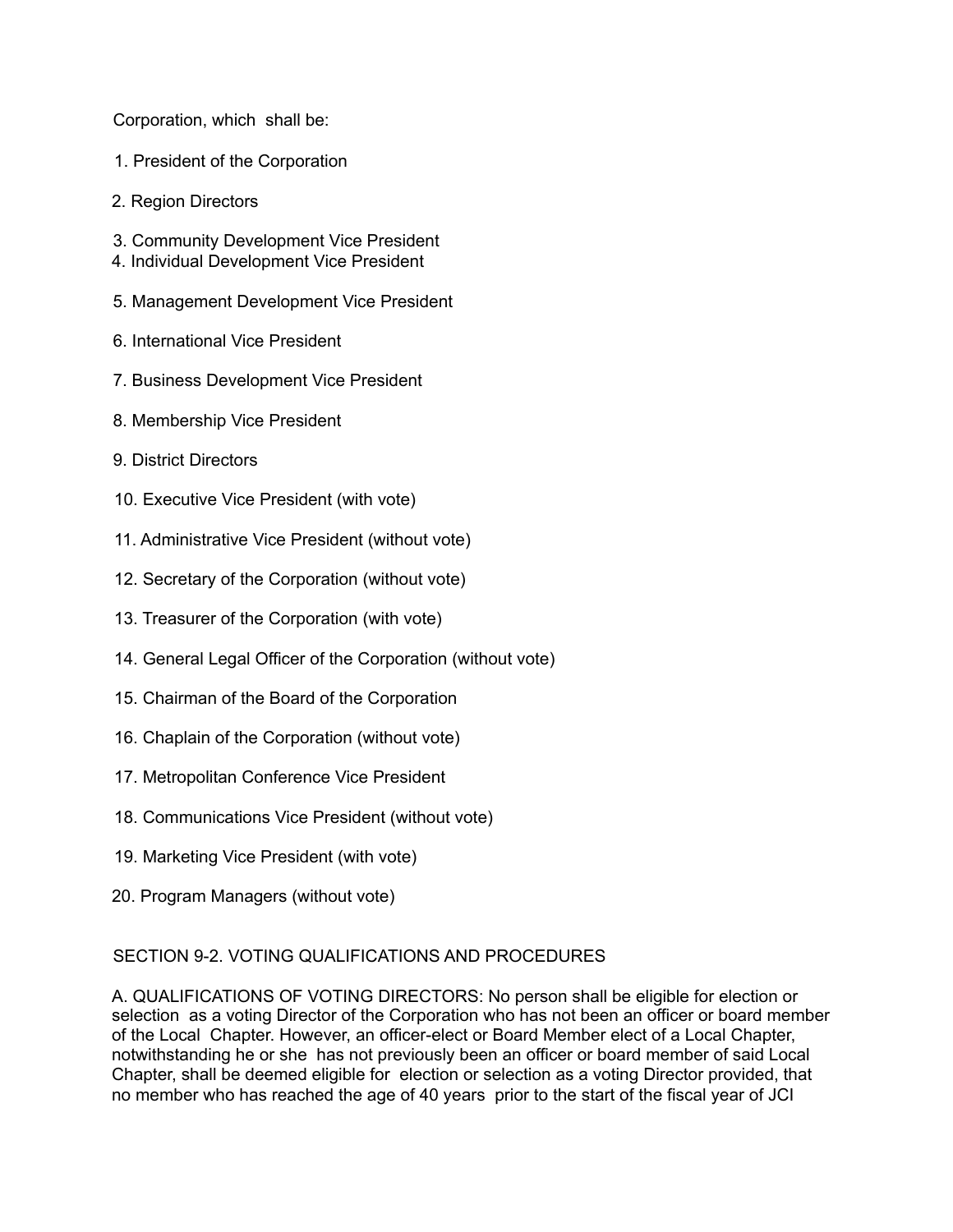Hawaii in which he or she serves and no paid official or employee of a Local Chapter shall be eligible for election or selection as Director.

B. QUALIFICATIONS OF NON-VOTING DIRECTORS: No member who has reached the age of 40 years prior to the start of the fiscal year of the JCI USA in which he or she serves and no paid official or employee of a Local Chapter shall be eligible for election or selection as **Director** 

C. ELECTION ORDER: Election of officers shall be in the following order:

1. Vice Presidents

- 2. Region Directors
- 3. President

SECTION 9-3. NOMINATIONS AND ELECTION OF OFFICERS

A. DEADLINE FOR DECLARATION: All candidates to be elected at the Annual Meeting for elective office of the Corporation shall file with the Secretary a written declaration with an endorsement from their Local Chapter of their intent to run for that particular office no later than thirty (30) calendar days prior to the established date of the Annual Meeting in the year in which they seek election.

B. REQUIREMENTS OF WRITTEN DECLARATION: Said declaration shall state the candidate's name, his or her qualifications and the office for which he or she seeks election.

C. NOMINATIONS FROM THE FLOOR: Nominations from the floor at the Annual Meeting shall be permitted for any uncontested positions. The offices of Region Directors shall be considered to have two positions, one for each region.

D. NOMINATION SPEECHES TIME LIMIT AT ANNUAL MEETING: The presidential nomination speech shall be limited to five (5) minutes and each one of two seconding speeches shall be limited to two (2) minutes.

E. ROLL CALL VOTE; VOTING BY UNANIMOUS CONSENT OR ACCLAMATION: Except as provided herein or where there is only one nominee for office, voting for officers shall be by the roll call. Where there is only one nominee for office, voting shall be by unanimous consent or acclamation.

F. CORRECTION FACILITY ABSENTEE VOTE ALLOWED: A Local Chapter established at any correction facility in the State of Hawaii shall be allowed to vote by absentee ballot.

### G. NOMINATIONS COMMITTEE

1. Formation: A nominations committee consisting of four (4) members shall be appointed by the President of the Corporation. Said committee shall then be approved by the majority vote of the Board of Directors. The initial committee shall be named by the First Trimester Board Meeting to recommend nominations for the next administration. Positions for all newly elected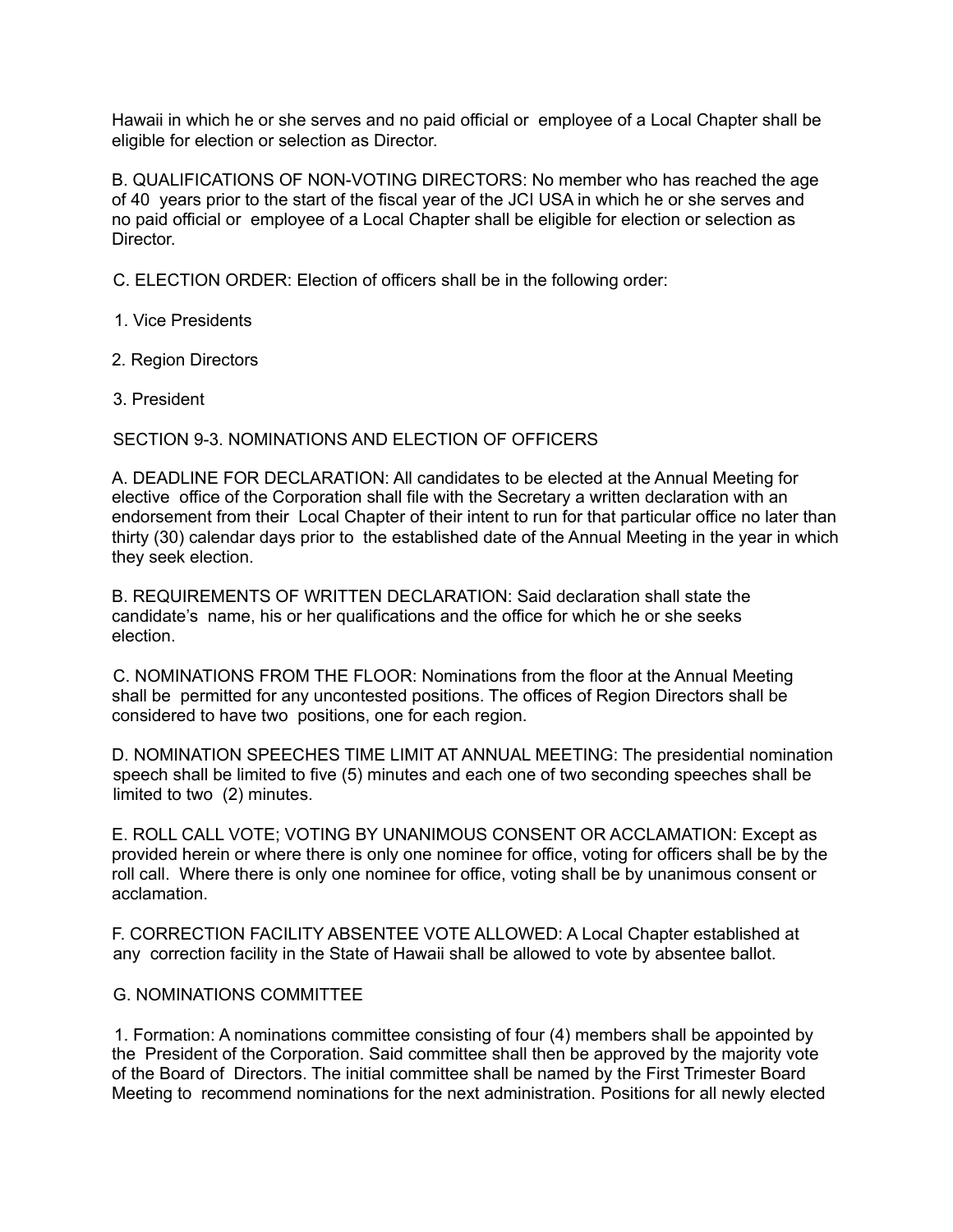Vice Presidents shall become available as of the Annual Meeting election. A new committee may be named by each new administration.

2. Purpose and Procedure: Any member may apply for any elected position on the Executive Committee. Said application must be made to the nominations committee in writing on the prescribed form(s) within the prescribed deadline. The nominations committee will make its recommendations for candidates to the Board of Directors for election of said candidates by a majority vote.

H. ELECTION DATE: Election for the President and all state officers shall be held at the Annual Meeting. Said President and other officers shall hold of the office of President Elect and Officers Elect from the election date until the time their term of office commences.

### SECTION 9-4. GENERAL DUTIES OF OFFICERS

A. WRITTEN REPORTS TO BE SUBMITTED: Two weeks prior to the Annual Meeting, two weeks prior to any board meeting. All officers of the Corporation, Presidents of Local Chapters, and all other persons directed by the President, shall submit their written reports to the Secretary. The number of copies of said reports to be submitted, shall be determined by the Secretary.

SECTION 9-5. ELECTION OF THE PRESIDENT

A. ELECTIONS: The President shall be elected by a majority of votes cast by duly qualified delegates at the Annual Meeting. A majority is defined as the number of duly qualified delegates voting divided by two, plus one.

B. TERM OF OFFICE: He or she shall serve for a term of one (1) year from January 1 to December 31 of each year or until a successor is duly elected.

C. QUALIFICATIONS: The President shall be an active member from a Local Chapter and who has served or is completing a full term as an officer of the Corporation or a President of a Local Chapter, provided, however, that he or she shall not have reached the age of 40 at the start of the fiscal year of JCI Hawaii in which he or she serves.

D. DUTIES: The President shall preside at all meetings of the Corporation. He or she shall be an ex officio member of all regular and special committees. He or she shall make annual visitations to each Local Chapter insofar as is practical and shall perform such other duties and exercise such powers as are usually incident to such office. The President may require the Directors to make regular or special reports at such time as he or she may prescribe. Subject to the approval of the Board of Directors, he or she shall annually submit a list of standing and special committees or subcommittees which he or she shall have appointed as he or she may deem necessary or advisable, together with the name, as approved by him or her of their respective chairpersons as recommended to him or her by the Local Chapters of which such chairpersons are members. He or she shall automatically be a Director of the United States Junior Chamber of Commerce.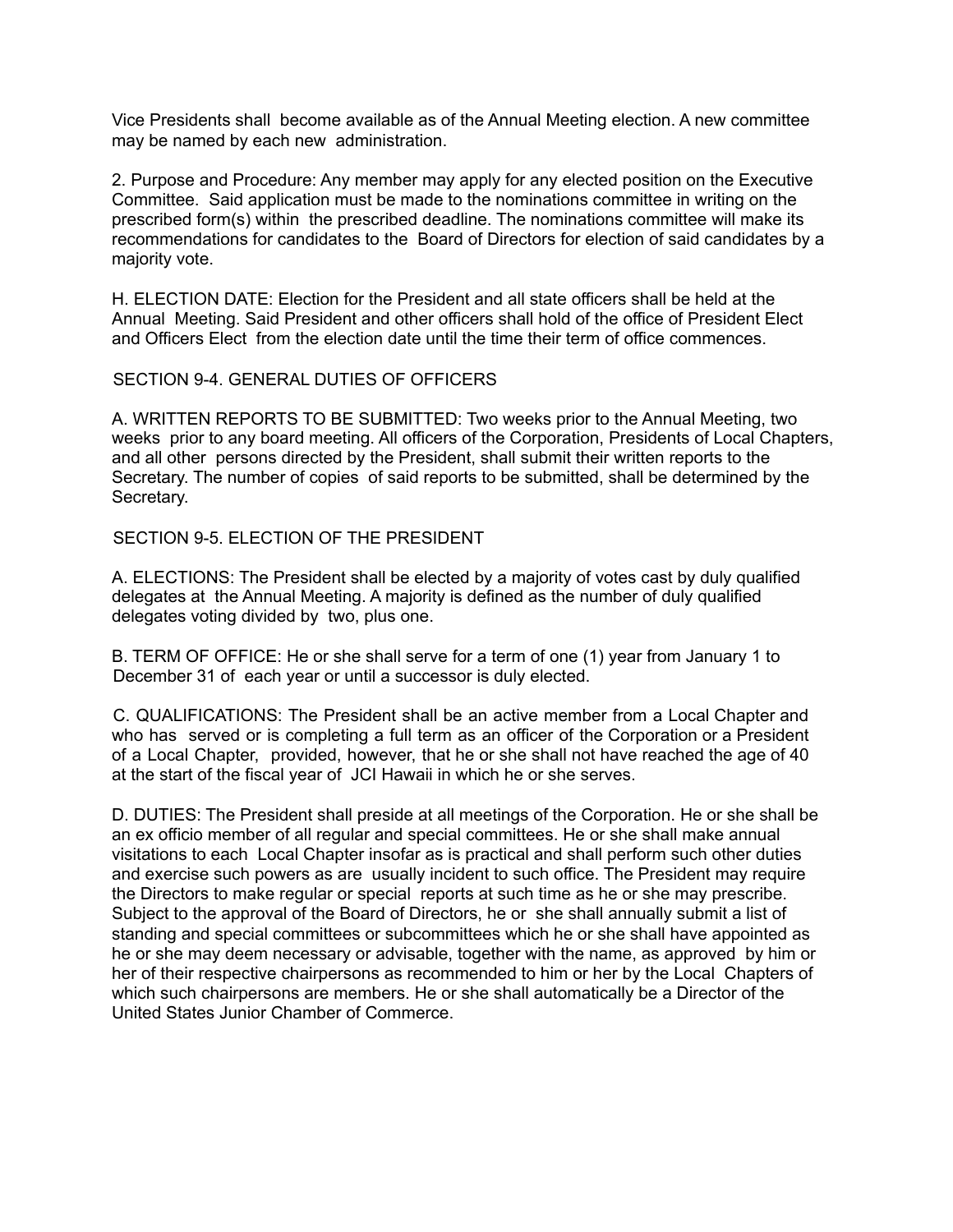# E. SUCCESSION:

In the case of the President's death, resignation, or inability to discharge the powers and duties of the said office, the Executive Committee will meet to elect an Interim President by majority vote within 30 days. The Interim President will take office for the remainder of the term of the vacant President's office.

Pending the election of an Interim President by the Executive Committee, the Executive Vice President will serve as the Acting President. If the Executive Vice President is not available, the Executive Committee shall elect a chair for that meeting vote to determine the Acting President.

The Acting President shall be granted the rights and privileges of said office including voting rights until the President is elected by the Executive Committee. Upon the election of the Interim President, the Acting President shall resume his/her former position, unless he/she is elected as the Interim President.

QUALIFICATIONS: The Interim President shall be an active member from a Local Chapter and who has served a full term as an officer of the Corporation or a President of a Local Chapter, provided, however, that he or she shall not have reached the age of 40 at the start of the fiscal year of JCI Hawaii in which he or she serves.

F. PRESIDENT VISITATION: The President shall make at least one (1) annual visitation to a district meeting in each district.

# SECTION 9-6. REGION DIRECTORS

A. ELECTIONS: There shall be two (2) Region Directors who shall be elected on an at-large basis and who may be assigned to various Local Chapters as the President may direct. The Region Directors shall be elected by roll call vote. The two (2) persons having the greatest number of votes shall be Region Directors, if such number be a majority of votes cast be duly qualified delegates at the Annual Meeting. If there is not a sufficient number of people receiving such vote, from the five (5) highest on the list, the delegates shall in like manner vote again until the required number of Region Directors is elected. A majority is defined as the number of duly qualified delegates voting divided by two, plus one.

B. TERM OF OFFICE: Region Directors shall serve for a term of one (1) year from January 1 to December 31 of each year or until a successor is duly elected.

C. DUTIES: The Region Directors shall be assigned to districts and work directly with the District Directors in assisting chapters in their management and internal programming.

D. SPECIAL APPOINTMENTS: Except as may otherwise be herein provided, if authorized by JCI USA and deemed in the best interest of JCI Hawaii, the President shall appoint with the approval of the Board of Directors which shall for such purpose meet within one hundred twenty (120) days from date of said disability, death or resignation.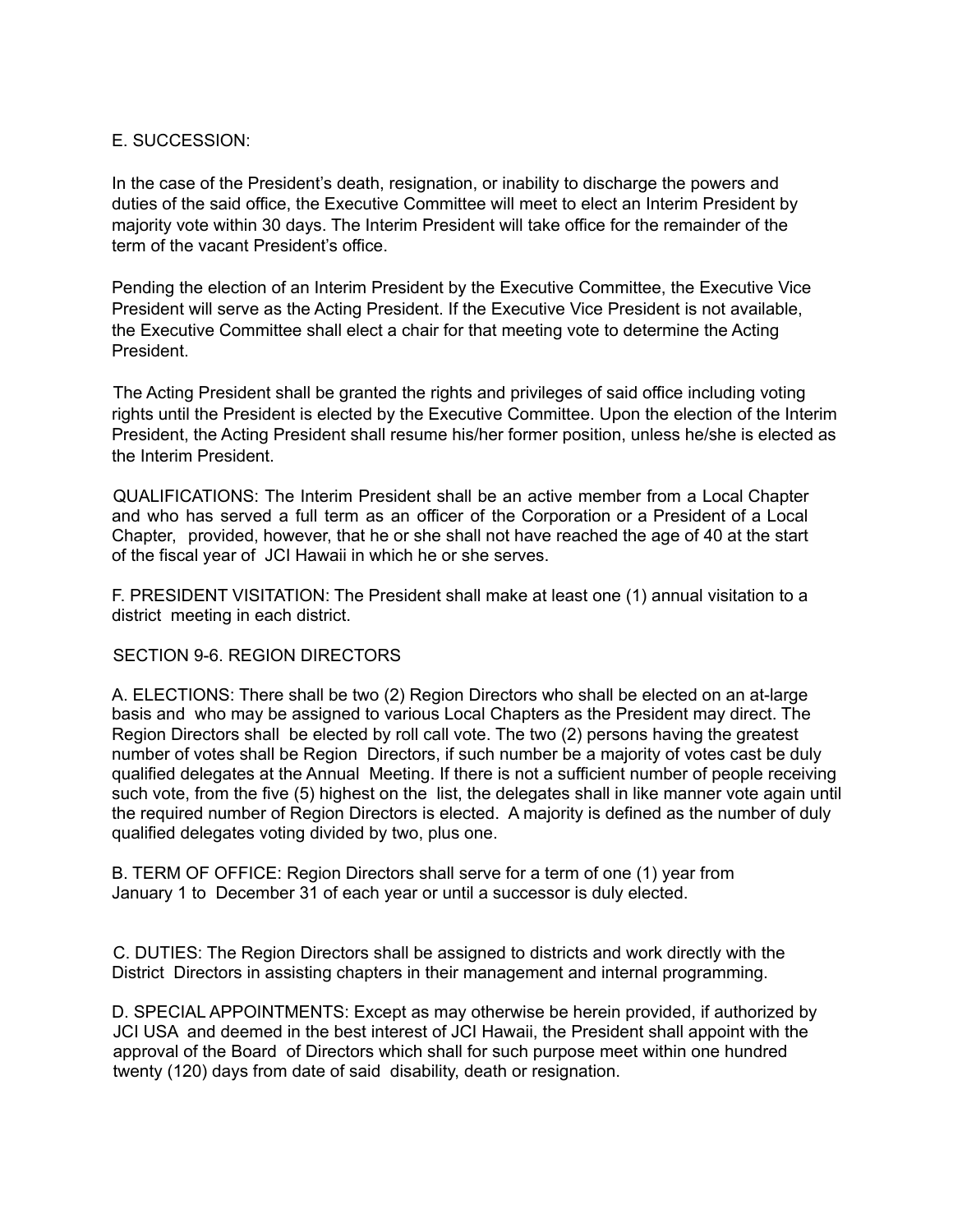E. SUCCESSIONS: In the case of a Region Director's death, resignation or inability to discharge the powers and duties of said office, the Secretary shall call a meeting of the Executive Committee for the purpose of selecting or electing one (1) of its members as acting Region Director, pending the election of a successor by the Board of Directors which shall for such purpose meet within one hundred twenty (120) days from date of said disability, death, or resignation.

F. REGION DIRECTORS VISITATION: Each Region Director shall make at least one (1) annual visitation to each Local Chapter assigned to him, and said visitation shall be completed by December 31, unless prevented from doing so by extenuating circumstances. District meetings qualify as chapter visitations.

### SECTION 9-7. COMMUNITY DEVELOPMENT VICE PRESIDENT

A. ELECTION AND TERM: The Community Development Vice President shall be elected by a majority vote of the delegates at the Annual Meeting. He or she shall serve for a term of one (1) year from January 1 to December 31 of each year or until his or her successor is duly appointed.

B. DUTIES: The Community Development Vice President shall be responsible for promotion of all national community development programs and policies and shall work directly with all Community Development Program Managers.

### SECTION 9-8. INDIVIDUAL DEVELOPMENT VICE PRESIDENT

A. ELECTION AND TERM: The Individual Development Vice President shall be elected by a majority vote of the delegates at the Annual Meeting. He or she shall serve for a term of one (1) year from January 1 to December 31 of each year or until his or her successor is duly appointed.

B. DUTIES: The Individual Development Vice President shall be responsible for promotion of all individual development programs and policies and shall work directly with all Individual Development Program Managers.

### SECTION 9-9. MANAGEMENT DEVELOPMENT VICE PRESIDENT

A. ELECTION AND TERM: The Management Development Vice President shall be elected by a majority vote of the delegates at the Annual Meeting. He or she shall serve for a term of one (1) year from January 1 to December 31 of each year or until his or her successor is duly appointed.

B. DUTIES: The Management Development Vice President shall be responsible for promotion of all management development programs and policies and shall work directly with all Management Development Program Managers.

# SECTION 9-10. INTERNATIONAL DEVELOPMENT VICE PRESIDENT

A. ELECTION AND TERM: The International Development Vice President shall be elected by a majority vote of the delegates at the Annual Meeting. He or she shall serve for a term of one (1)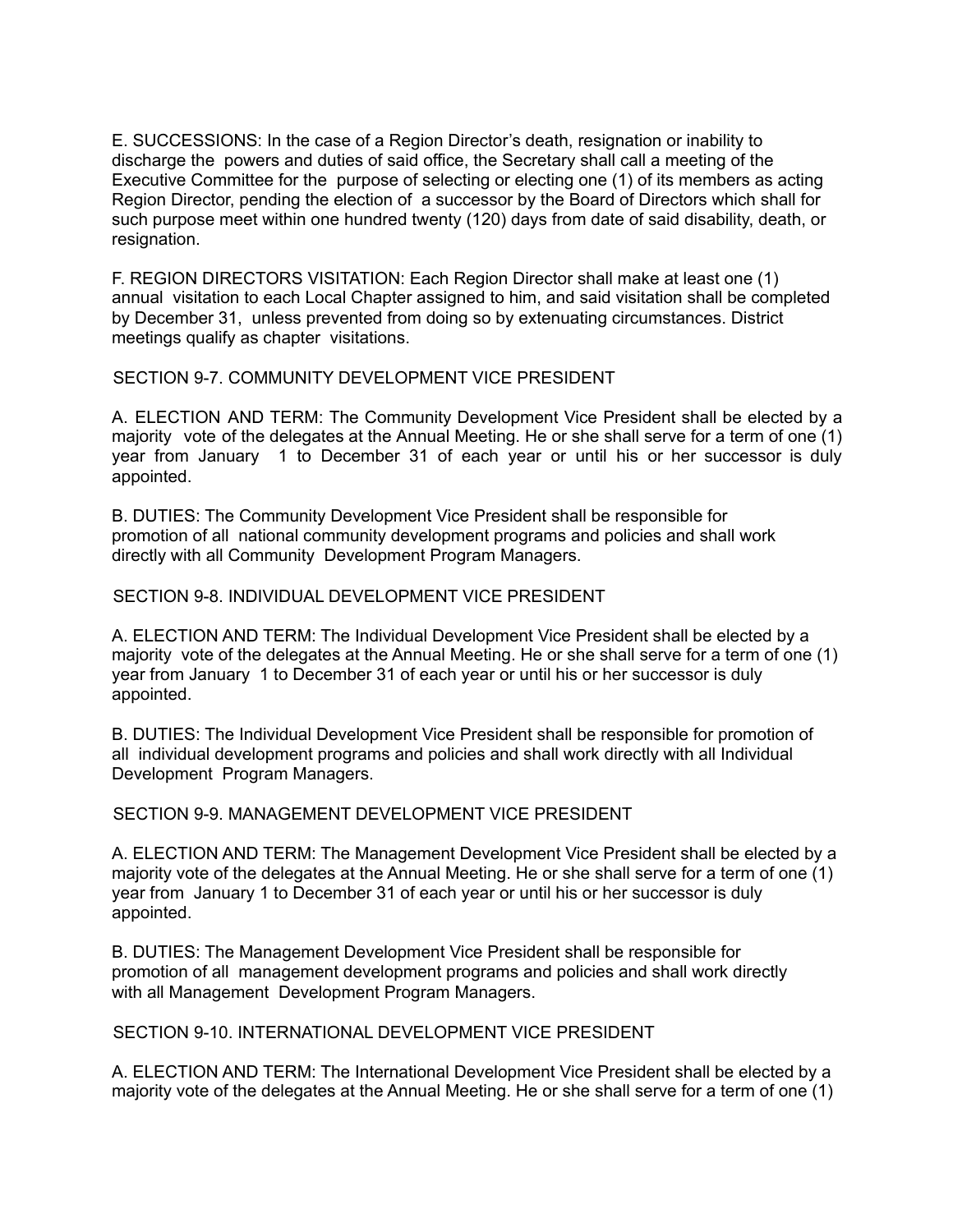year from January 1 to December 31 of each year or until his or her successor is duly appointed.

B. DUTIES: The International Development Vice President shall be responsible for promotion of all international development programs and policies and shall work directly with all International Development Program Managers.

### SECTION 9-11. BUSINESS DEVELOPMENT VICE PRESIDENT

A. ELECTION AND TERM: The Business Development Vice President shall be elected by a majority vote of the delegates at the Annual Meeting. He or she shall serve for a term of one (1) year from January 1 to December 31 of each year or until his or her successor is duly appointed.

B. DUTIES: The Business Development Vice President shall be responsible for promotion of all business development programs and policies.

SECTION 9-12. MEMBERSHIP VICE PRESIDENT

A. ELECTION AND TERM: The Membership Development Vice President shall be elected by a majority vote of the delegates at the Annual Meeting. He or she shall serve for a term of one (1) year from January 1 to December 31 of each year or until his or her successor is duly appointed.

B. DUTIES: The Membership Development Vice President is responsible for membership extensions. In facilitating the duties, he or she shall oversee, the recruitment and expansion efforts of the Corporation and the Local Chapters. He or she shall compile membership growth projections and should work closely with the other Vice Presidents, Regional Directors and District Directors.

SECTION 9-13. DISTRICT DIRECTORS

A. ELECTION OF DISTRICT DIRECTORS: Each district shall elect one (1) District Director from their district of each year.

B. TERM OF OFFICE OF DISTRICT DIRECTORS: District Directors shall serve for a term of one (1) year from January 1 to December 31 of each year or until their successors are duly elected.

C. DISTRICT DIRECTOR VISITATION: Each District Director shall visit each assigned Local Chapter within his district at least twice during his term of office. The District Director shall acquaint the members of the Local Chapter with the functions of the Corporation, its facilities, services, programs, and other pertinent matters. Each District Director shall submit a written report of his or her visit to the President, copies of which shall be sent to all other officers of the Corporation and to the President of the Local Chapter which he or she visited.

# SECTION 9-14. EXECUTIVE VICE PRESIDENT

A. ELECTION AND TERM: The Executive Vice President shall be elected by the President with the approval of the Board of Directors. He or she shall serve for a term of one (1) year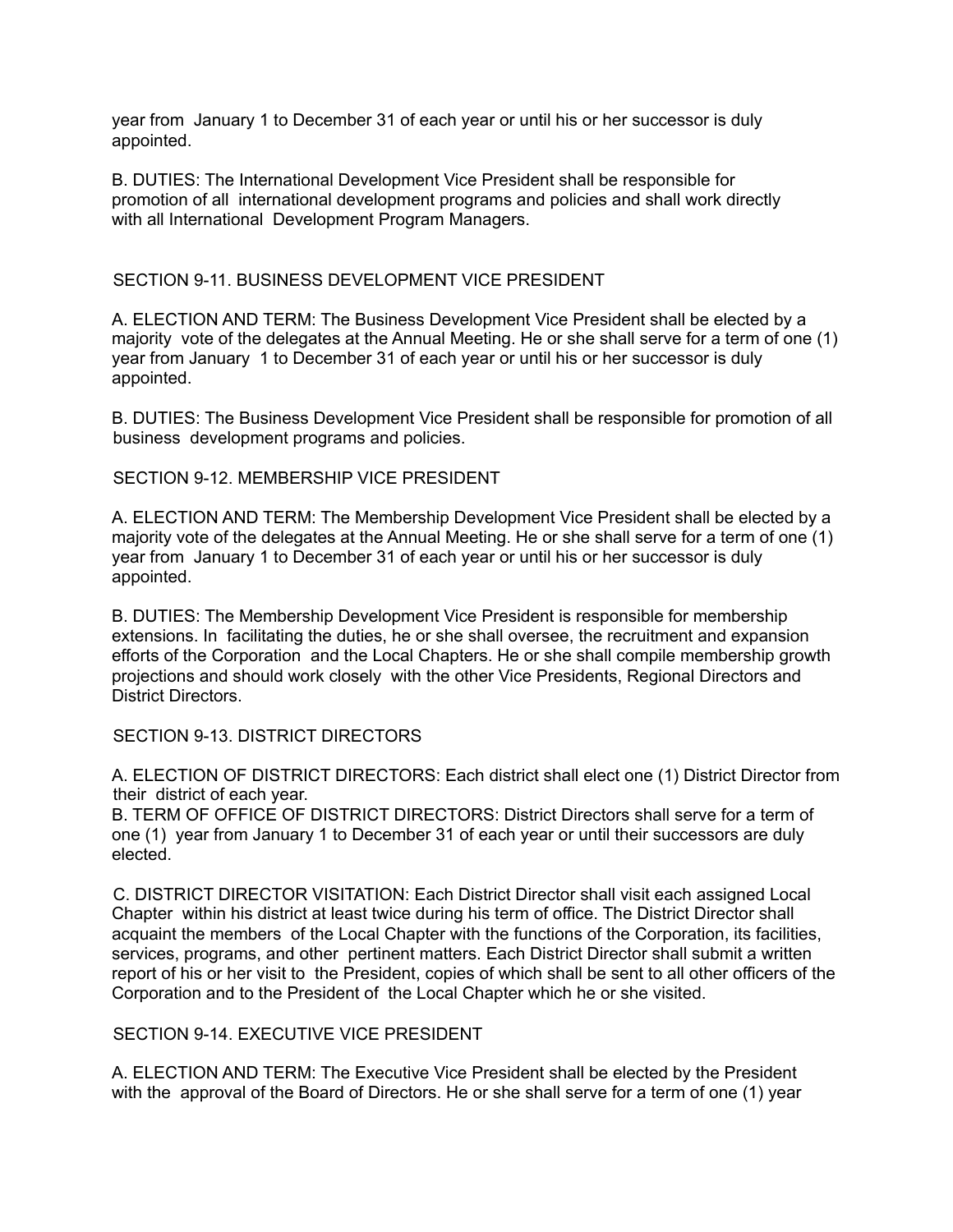from January 1 to December 31 of each year or until his or her successor is duly appointed.

B. DUTIES: The Executive Vice President shall preside at all meetings of the Corporation in the absence of the President. He or she shall advise the President from time to time and serve as an ex-officio member of all the regular and special committees and shall aid the President in carrying out the program and policies of the Corporation. He or she shall perform such other duties and exercise such powers as directed by the President.

# SECTION 9-15. ADMINISTRATIVE VICE PRESIDENT

A. APPOINTMENT AND TERM: The Administrative Vice President shall be appointed by the President with the approval of the Board of Directors. He or she shall serve for a term of one (1) year from January 1 to December 31 of each year or until his or her successor is duly appointed.

B. DUTIES: The Administrative Vice President shall be responsible for the administrative affairs of the Corporation as directed by the President.

### SECTION 9-16. SECRETARY

A. APPOINTMENT AND TERM: The Secretary shall be appointed by the President with the approval of the Board of Directors. He or she shall serve for a term of one (1) year from January 1 to December 31 of each year or until his or her successor is duly appointed.

B. DUTIES: The Secretary shall keep a complete and accurate record of all proceedings of the Corporation. He or she shall have personal charge of all records and archives, attend to the proper publication of all reports, conduct the official correspondence, attest documents, notify the Directors of all meetings of the Board of Directors and perform other duties that are usual for such officer or which may be required of him or her by the President or the Board of Directors.

### SECTION 9-17. TREASURER

A. ELECTION AND TERM: The Treasurer shall be elected by the President with the approval of the Board of Directors. He or she shall serve for a term of one (1) year from January 1 to December 31 of each year or until his or her successor is duly appointed.

- B. DUTIES: The Treasurer shall:
- 1. Supervise the fiscal operation of the Corporation.
- 2. Be chairperson of the finance committee.

3. Periodically review the finance and the system and procedures of the Corporation and make recommendations to the Board of Directors.

4. Oversee the collection of all delinquent accounts.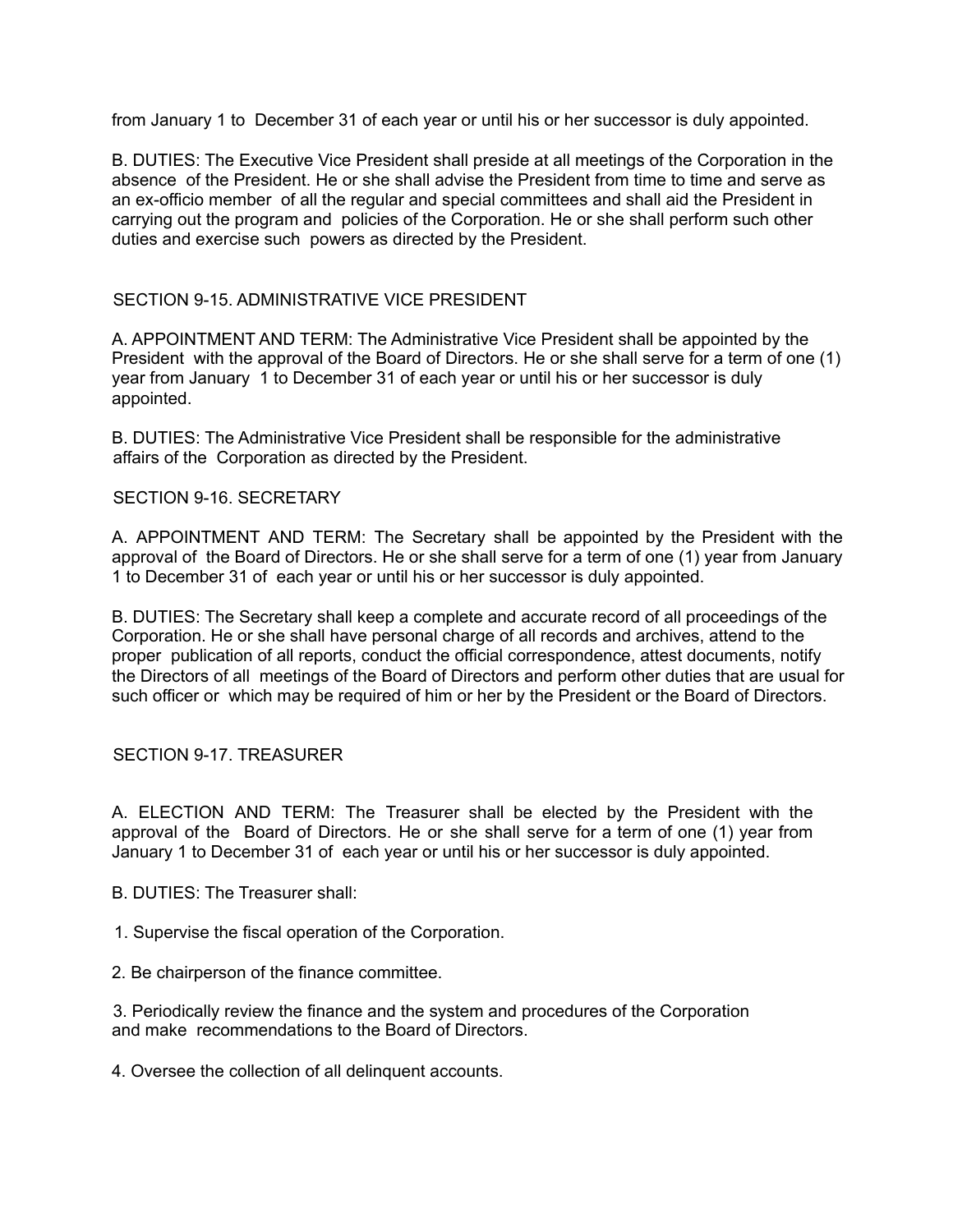5. Have charge and custody of and be responsible for all funds and securities of the

Corporation. 6. Keep full and accurate books of account of the Corporation's

transactions and business.

7. Deposit to the credit of the Corporation all money and funds of the Corporation in such banks or other depositories as shall be designated by the Board of Directors.

8. Supervise and be responsible for the disbursement of the funds of the Corporation in accordance with the approved budget or as directed by the proper receipts and vouchers.

9. See that all expenditures are duly authorized and are evidenced by proper receipts and vouchers.

10. Receive all money and funds paid to the Corporation and sign all receipts and vouchers and endorse for collection or deposit all notes, checks, drafts, and similar commercial instruments payable to the Corporation of its order.

11. Prepare and submit a written report on the financial condition of the Corporation to the members at the Annual Meeting and to the Board of Directors and the Executive Committee at such times as they direct; and

12. Perform all such other duties as are incident to the office of Treasurer and as may be assigned to him or her by the Board of Directors. The book and accounts of the Corporation shall be open at all reasonable times for inspection by any member of the Corporation and shall be subject to periodic audit by an auditor selected by the Board of Directors at the new board meeting. He or she shall, within fifteen (15) days after the close of the fiscal year, submit all of his or her records to the Auditor for his or her audit.

C. BONDING REQUIREMENT: The Treasurer shall be bonded in such amount as the Board of Directors may determine, but in no event shall the sum of less than ONE THOUSAND DOLLARS (\$1,000.00). The cost of the bond shall be paid by the Corporation.

SECTION 9-18. GENERAL LEGAL OFFICER

A. APPOINTMENT AND TERM: The General Legal Officer shall be appointed by the President with the approval of the Board of Directors. He or she shall serve for a term of one (1) year from January 1 to December 31 of each year or until his or her successor is duly appointed.

B. DUTIES: He or she shall oversee the Bylaws and Policies portfolio. He or she shall serve as the chairperson of the Bylaws and Policies Committee as provided in section 10-11 of these Bylaws. He or she shall assist the Secretary in the safekeeping and organization of all the legal documents of the corporation including, but not exclusive of, the Articles of Incorporation, the current Bylaws and Policies, the annual exhibits, and all contracts. He or she shall prepare the corporate annual exhibit for filing with the State. He or she shall serve as Parliamentarian at all the board and Executive Committee meetings of the Corporation. He or she, if not an attorney, or the President may seek legal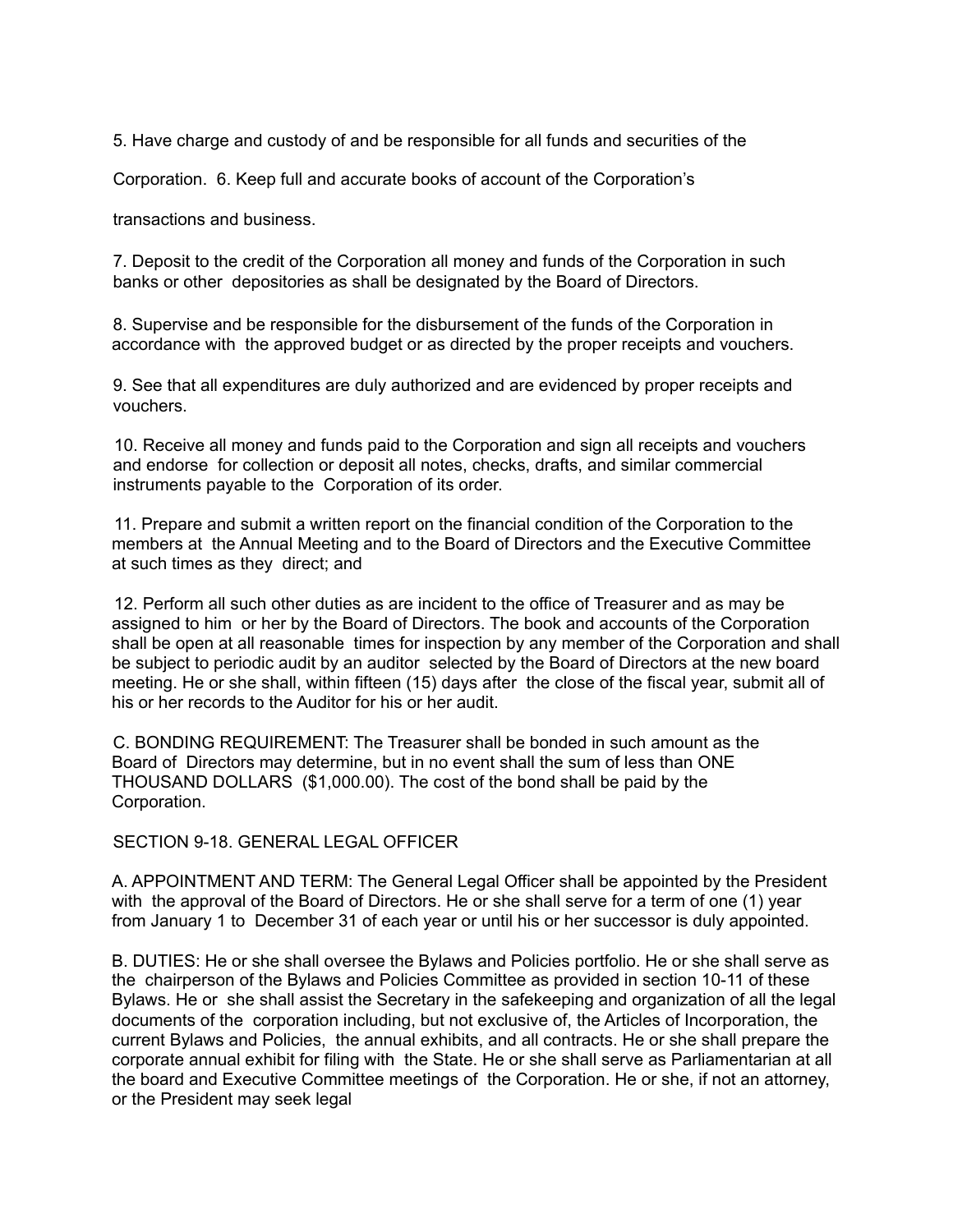assistance from attorney(s), including any attorney serving as an advisor to the corporation, on any legal manners pending before the Corporation. He or she shall perform such other duties and exercise such powers as directed by the President.

#### SECTION 9-19. CHAPLAIN

A. APPOINTMENT AND TERM: The Chaplain shall be appointed by the President with the approval of the Board of Directors. He or she shall serve for a term of one (1) year from January 1 to December 31 of each year or until his or her successor is duly appointed.

B. DUTIES: He or she shall oversee all state internal and external religious programs and activities of the Corporation. He or she shall formulate; supervise and promote all religious programs and activities, and such other duties as may be assigned by the President.

#### SECTION 9-20. CHAIRMAN OF THE BOARD

A. TERM OF OFFICE: The Immediate Past President's title shall automatically be Chairman of the Board of the Corporation.

B. DUTIES: The duties of the Chairman of the Board shall include special assignments including sponsorship and contact duties, as requested by the President. In addition, he or she shall be available for advice and counsel to the officers of the Corporation.

### SECTION 9-21 METROPOLITAN CONFERENCE VICE PRESIDENT

A. ELECTION OF THE METROPOLITAN CONFERENCE VICE PRESIDENT: The Metropolitan Conference Vice President shall be elected by the metropolitan chapters in Hawaii who are officially recognized as such under JCI Hawaii requirements for metropolitan chapters, and such elected representative shall be subject to the approval of the Board of Directors of the Corporation.

B. NON-SUBSIDY PROVISION: The Metropolitan Conference Vice President shall not be subsidized in any way either by the Hawaii Jaycees or by the hosting chapter at a state meeting.

### SECTION 9-22. COMMUNICATIONS VICE PRESIDENT

A. APPOINTMENT AND TERM: The Vice President of Communications shall be appointed by the President with the approval of the Board of Directors. He or she shall serve for a term of one (1) year from January 1 to December 31 of each year or until his or her successor is duly appointed.

B. DUTIES: The Vice President of Communications shall be responsible for the Public Relations Program, coordinate activities during Jaycee week, serve as advisor for state banquets and shall serve as press secretary.

### SECTION 9-23. MARKETING VICE PRESIDENT

A. ELECTION AND TERM: The Vice President of Marketing shall be elected by the President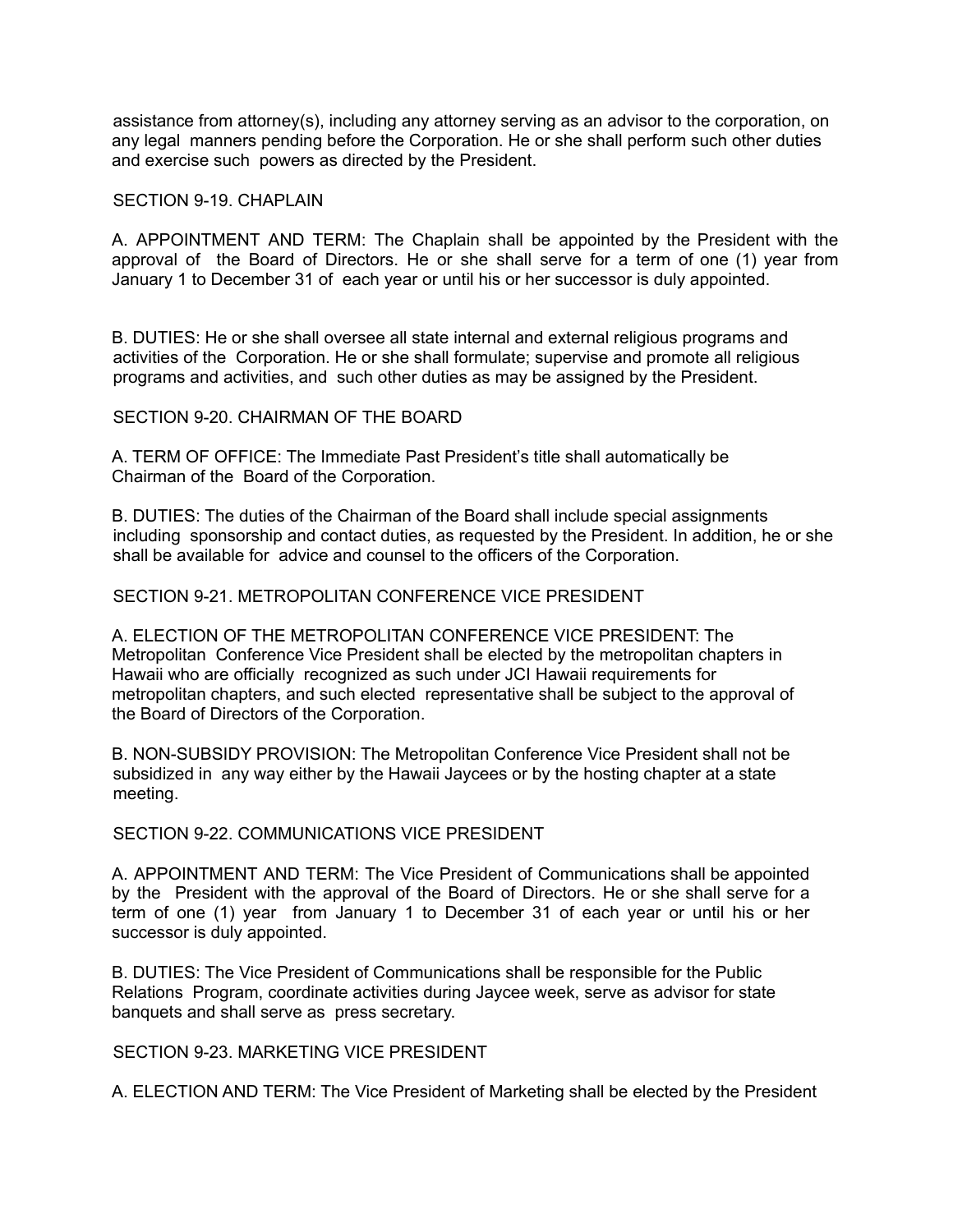with the approval of the Board of Directors. He or she shall serve for a term of one (1) year from January 1 to December 31 of each year or until his or her successor is duly appointed.

B. DUTIES: The Vice President of Marketing shall be co-responsible for the public relations program and maintain all media platforms possible to serve the JCI Hawaii name and to assist when needed to the Local Chapters with public relations by the direction of the President of JCI Hawaii.

### SECTION 9-24. REMOVAL FROM OFFICE

Any elected officer of the Corporation, or any officer appointed to a vacancy in any elective office, or any officer holding an appointed office, may be removed for malfeasance, misfeasance, nonfeasance, mal administration or for cause found to be detrimental to the best interest of the Corporation. The Board of Directors shall meet for the purpose of considering such removal upon written request of twenty-five percent (25%) of the board members, setting forth in detail the charges and causes preferred against said officer and praying for his or her removal; provided, however, that the officer under consideration shall have been furnished a copy of the written statement of the charges and notified at least thirty (30) days prior to the date of the meeting to show cause why said officer should be removed from office. The Board of Directors at such meeting, may remove said officer under consideration by three fourths (3/4) vote.

### SECTION 9-25. VACANCIES

A. VACANCIES OF ELECTED OFFICES: In case any officer is removed from office in the manner provided under Section 9-23, the President, or if the President shall have been the subject of removal, the Secretary shall immediately call a meeting of the Executive Committee for the purpose of selecting or electing one (1) of its members as acting officer to fill the vacancy thus created by such removal pending the election of a successor by the Board of Directors which shall for such purpose meet within one hundred twenty (120) calendar days from the date of said removal.

B. VACANCIES OF APPOINTED OFFICES: Vacancies created in any appointed office by reason of death, disability, resignation, or otherwise shall be filled by appointment of the President or the acting president, as the case may be, with the approval of the Board of **Directors** 

### SECTION 9-26. SUBORDINATE OFFICERS, ETC.

The President subject to the approval of the Board of Directors may appoint such subordinate officers, agents, or employees as the business of the Corporation may require, each of whom shall hold office for such period, have such authority and perform such duties and be removed as the President may from time to time prescribe or determine.

# SECTION 9-27. ELECTION ORDER

Election of officers shall be in the following order:

1. Vice Presidents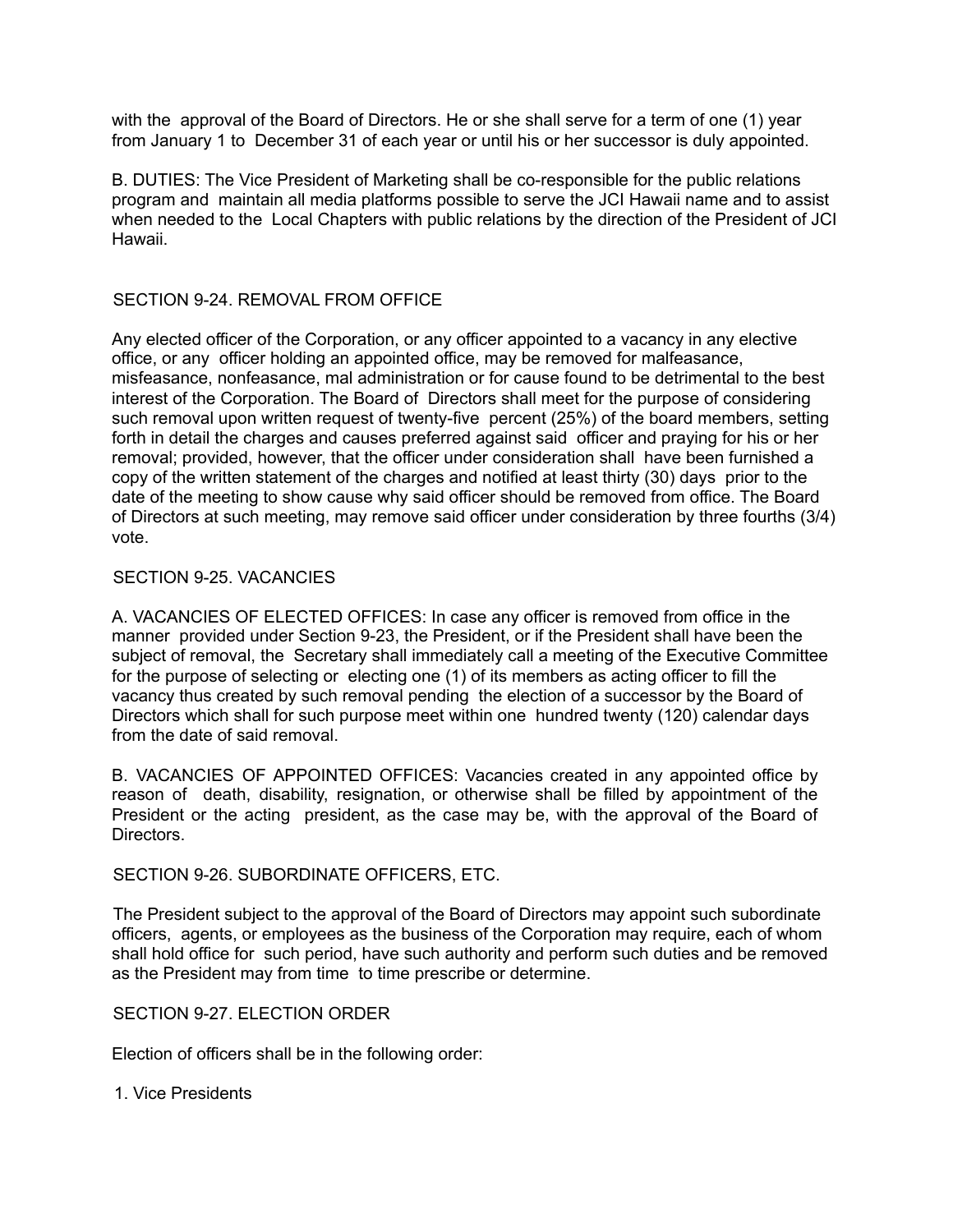## 2. Region Directors

### 3. President

# ARTICLE X – COMMITTEES

### SECTION 10-1. FORMATION OF COMMITTEES

The President subject to the approval of the Board of Directors may create such committees as may be deemed necessary or proper in the fulfillment of the objectives and purposes of the Corporation. Except as otherwise provided in these Bylaws, the President, with the consent of the Board of Directors, shall appoint, and may remove, the chairperson and members of each committee.

### SECTION 10-2. APPOINTMENT

Except as herein provided the President shall appoint committee chairmen from active members in good standing with their respective Local Chapters, subject to endorsements by their respective Local Chapters. Confirmation of committee chairmen may be made at any Board of Directors meeting. In the event of a vacancy, it shall be the responsibility of the Local Chapter to immediately recommend to the President another chairperson. The state chairperson for the national convention shall be selected on the basis of presentations made to the Executive Committee at the Annual Meeting. Selection will be made by the voting members of the Executive Committee by secret ballot following the presentation. In the event that there are no applications for the position, the President will appoint the chairperson subject to approval by the Executive Committee. The President shall have the authority to remove a chairperson for just cause, subject to approval of the Board of Directors. Immediate notice of his removal, specifying the reasons therefore and the effective date thereof, shall be given to the Board of Directors, to the chairperson concerned, and to the Local Chapter of which such chairperson is a member.

SECTION 10-3. GENERAL COMMITTEE RESPONSIBILITIES

A. BOARD OF DIRECTORS APPROVAL NEEDED: Each committee shall in no way obligate the Corporation regarding finances, programming, or solicitations of outside assistance without approval of the Board of Directors.

B. WRITTEN REPORTS TO BE SUBMITTED AND FILES KEPT: Two weeks prior to the Annual Meeting or any Board Meeting all officers and of the Corporation, Presidents of Local Chapters, and all other persons directed by the President, shall submit their written reports to the Secretary. The number of copies of said reports to be submitted shall be determined by the Secretary. Each committee chairperson shall keep complete files and pass them on to the succeeding chairperson.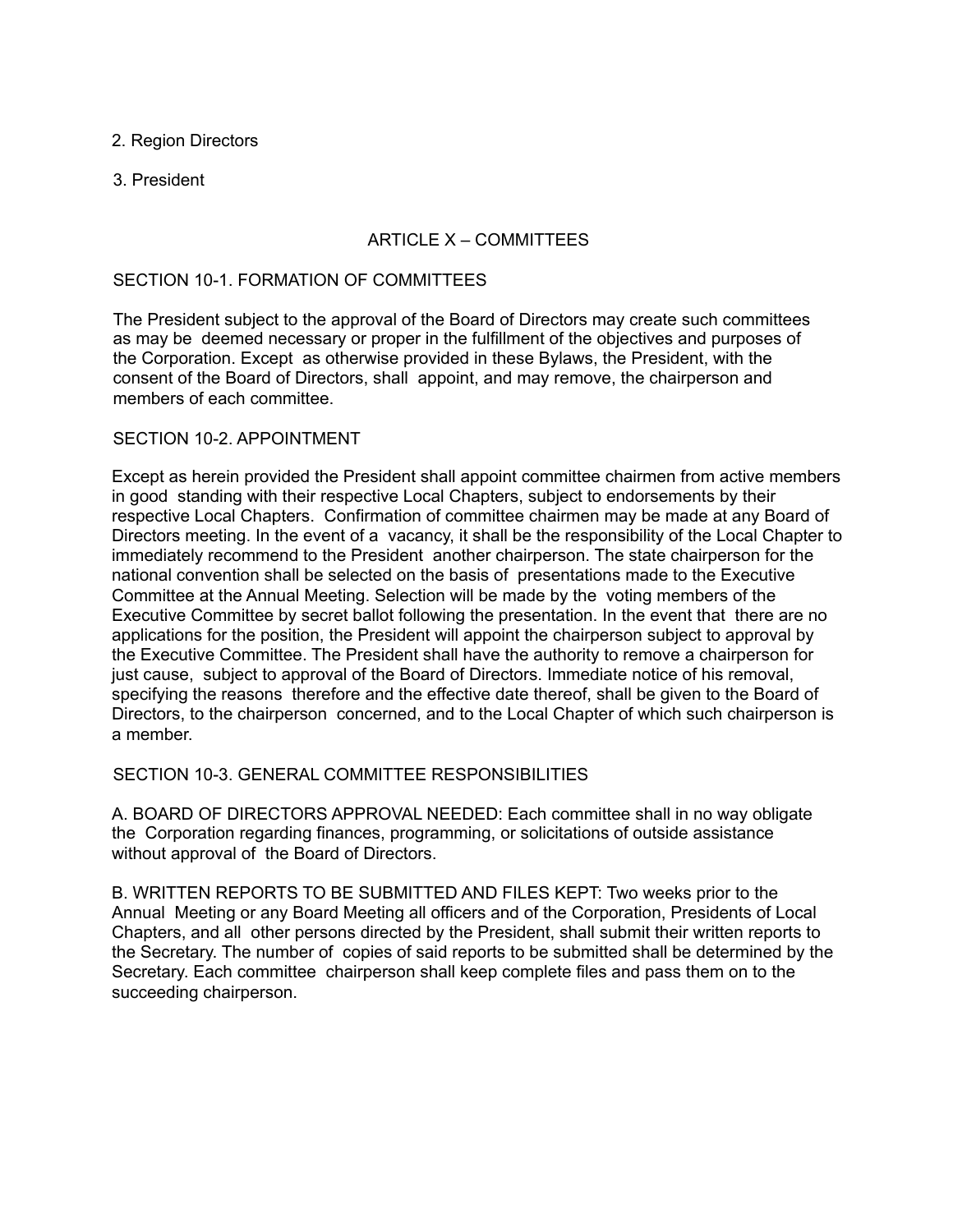# SECTION 10-4. GENERAL COMMITTEE CHAIRPERSONS RESPONSIBILITIES

All Committee Chairpersons shall:

A. Submit any additional changes in the budget prior to the Mid-Year Meeting.

B. Account for all income received and disbursed.

C. Submit the required reports on time to the Board of Directors.

D. File a complete and detailed statement of income and expense within thirty (30) calendar days after completion of a project; and

E. Turn over project files to the Secretary

SECTION 10-5. COMMITTEE BUDGET APPROVAL

Before expending any funds, whether appropriated in the state budget or any unappropriated solicited money, the state committee shall submit to the President of the Corporation for his approval a budget, outlining how the funds are intended to be expended. Upon approval of the budget by the President of the Corporation, a copy of the budget shall be filed with the Treasurer of the Corporation.

# SECTION 10-6. EXECUTIVE COMMITTEE

- A. CONTROL: The officers of the Executive Committee shall consist of:
- 1. President of the Corporation
- 2. Region Directors
- 3. Community Development Vice President
- 4. Individual Development Vice President
- 5. Management Development Vice President
- 6. International Development Vice President
- 7. Business Development Vice President
- 8. Membership Vice President
- 9. District Directors
- 10. Executive Vice President
- 11. Administrative Vice President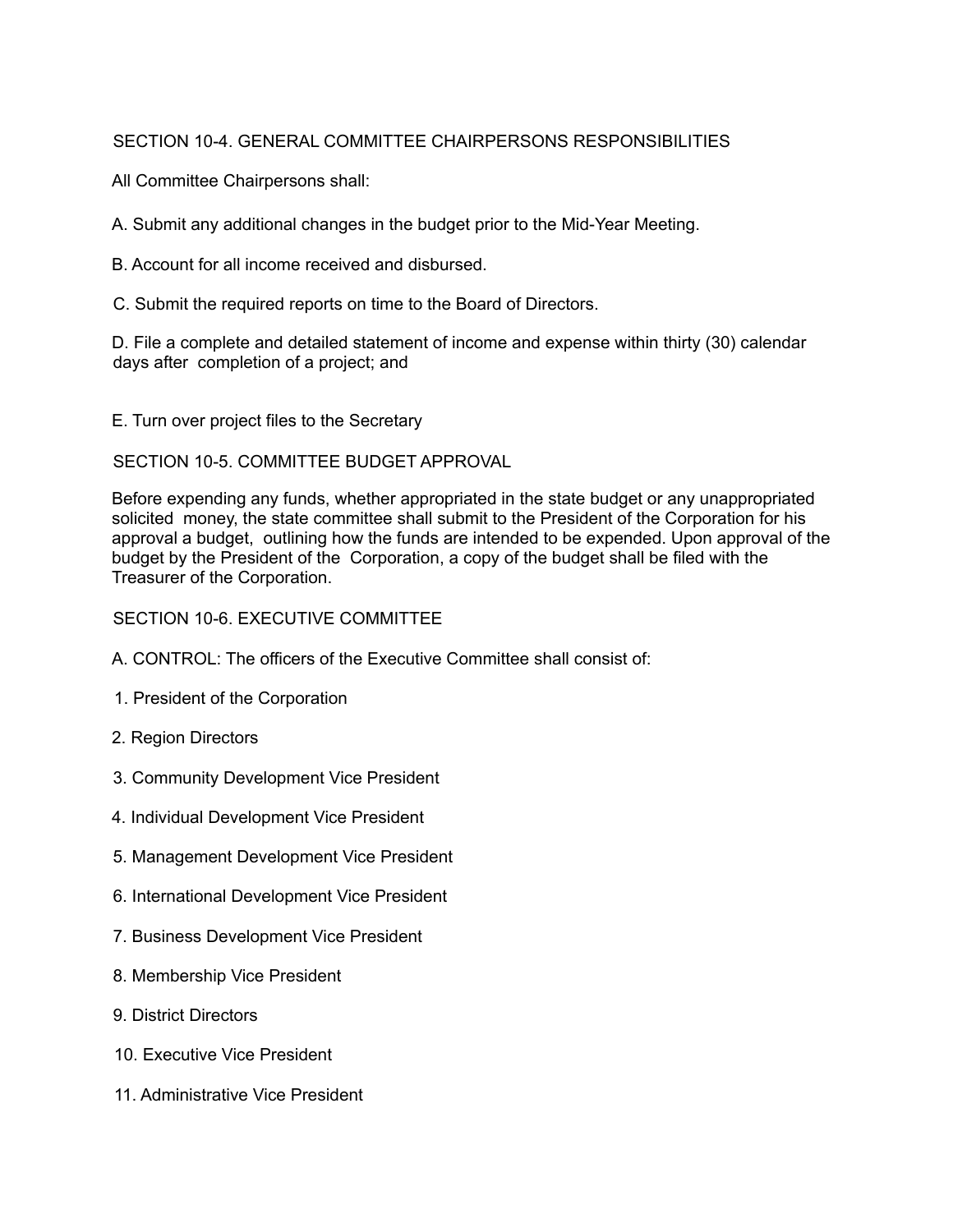- 12. Secretary of the Corporation
- 13. Treasurer of the Corporation
- 14. General Legal Officer of the Corporation
- 15. Chairman of the Board of the Corporation
- 16. Chaplain of the Corporation
- 17. Metropolitan Conference Vice President
- 18. Communications Vice President
- 19. Marketing Vice President
- 20. Program Managers (without vote)

B. SCOPE OF AUTHORITY: The Executive Committee shall serve as an advisory committee to the President and shall render such assistance to the President as may be necessary in matters concerning the administrative affairs of the Corporation. It may exercise all such powers of the Corporation which the Board of Directors may lawfully delegate in the management of the business affairs of the Corporation. The Executive Committee shall not, however, have power to formulate public policy of the Corporation or over the fiscal affairs of the Corporation, except as such power may be specifically delegated by the Board of Directors, and it shall be at all times subject to limitation upon its power imposed by the Board of Directors.

C. MEETINGS OF THE EXECUTIVE COMMITTEE:

1. Meeting Times: The Executive Committee shall meet at such times and places as it shall determine or upon call of the President or upon a call by a majority of its members. The Executive Committee shall in any case meet at the:

- a) State Convention and New Board Meeting
- b) First Trimester Board Meeting
- c) Annual Meeting and Second Trimester Board Meeting

D. PROGRAM AND BUDGET REVIEW: The program and budget shall be reviewed by the new Executive Committee at the New Board Meeting when they are installed. The program and budget shall be submitted at the following Board of Directors meeting to the new Board of Directors for approval.

E. QUORUM: A quorum of the Executive Committee shall consist of at least Fifty percent, plus one (50%+1) of its voting membership.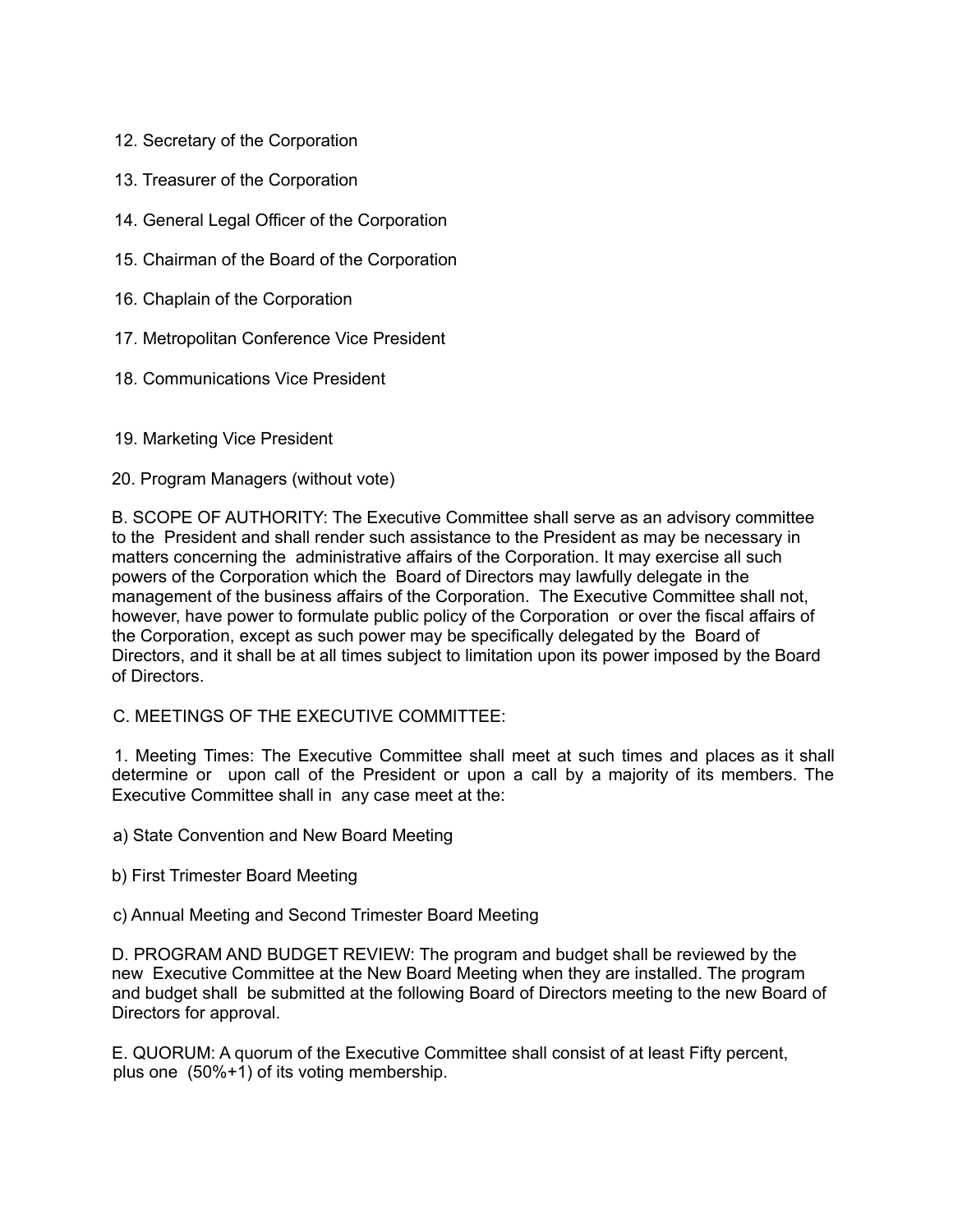# SECTION 10-7. FINANCE COMMITTEE

There shall be a finance committee with the Treasurer as chairperson. The finance committee shall prepare the budget as provided in these Bylaws for the Corporation and submit the same to the Board of Directors. Said committee shall also consist of the Corporation's ways and means chairperson and two (2) elected officers of the Corporation who shall be appointed by the President.

SECTION 10-8. ANNUAL MEETING COMMITTEES RESPONSIBILITIES

A. CHAIRPERSON APPOINTED: An Annual Meeting committee chairperson shall be appointed by the President of the Corporation not later than ninety (90) days prior to the date of the Annual Meeting.

B. NOTICE TO CHAPTER: Sixty (60) days prior to the date of the Annual Meeting, the committee's chairperson shall send out memos to all Local Chapters informing the Local Chapters of the requirements for the Annual Meeting.

C. MEETINGS SHALL BE CONDUCTED ACCORDING TO AGENDA: All Annual Meeting committee chairpersons, except for the credentials committee chairperson, shall conduct the meeting of their respective committees at the time indicated by the Annual Meeting agenda.

### SECTION 10-9. PARADE REVIEW AND REVISION COMMITTEE

A. MEMBERS: The Parade of Chapters shall be reviewed by five (5) member committee chaired by the Management Development Vice President. All members of the committee shall be members of the Executive Committee and membership on said committee shall be made by way of selection of the President.

B. DUTIES OF THE COMMITTEE: The committee shall review and revise the criteria and relative points to be assigned to the Parade of Chapters. This process should be completed at the Annual Meeting of the Corporation.

SECTION 10-10. CREDENTIALS COMMITTEE

A. PURPOSE: There shall be a credentials committee with the Secretary as chairperson. The credentials committee shall verify membership status for Annual election and Annual Meeting purposes. Said committee shall consist of the Secretary, Membership Vice President, and the Treasurer. If any of these named committee members are candidates for elected office the President shall appoint another member from among the remaining members of the Executive **Committee** 

to serve in that person's place.

B. PROCEDURE: Thirty (30) calendar days prior to the date of the Annual Meeting the chairperson shall notify all Local Chapters of the method of determining the Local Chapter votes. Since Local Chapter votes are dependent on the number of registered members with national headquarters, he shall inform the Local Chapters of the cut-off date which shall be considered in the determination of votes of each chapter.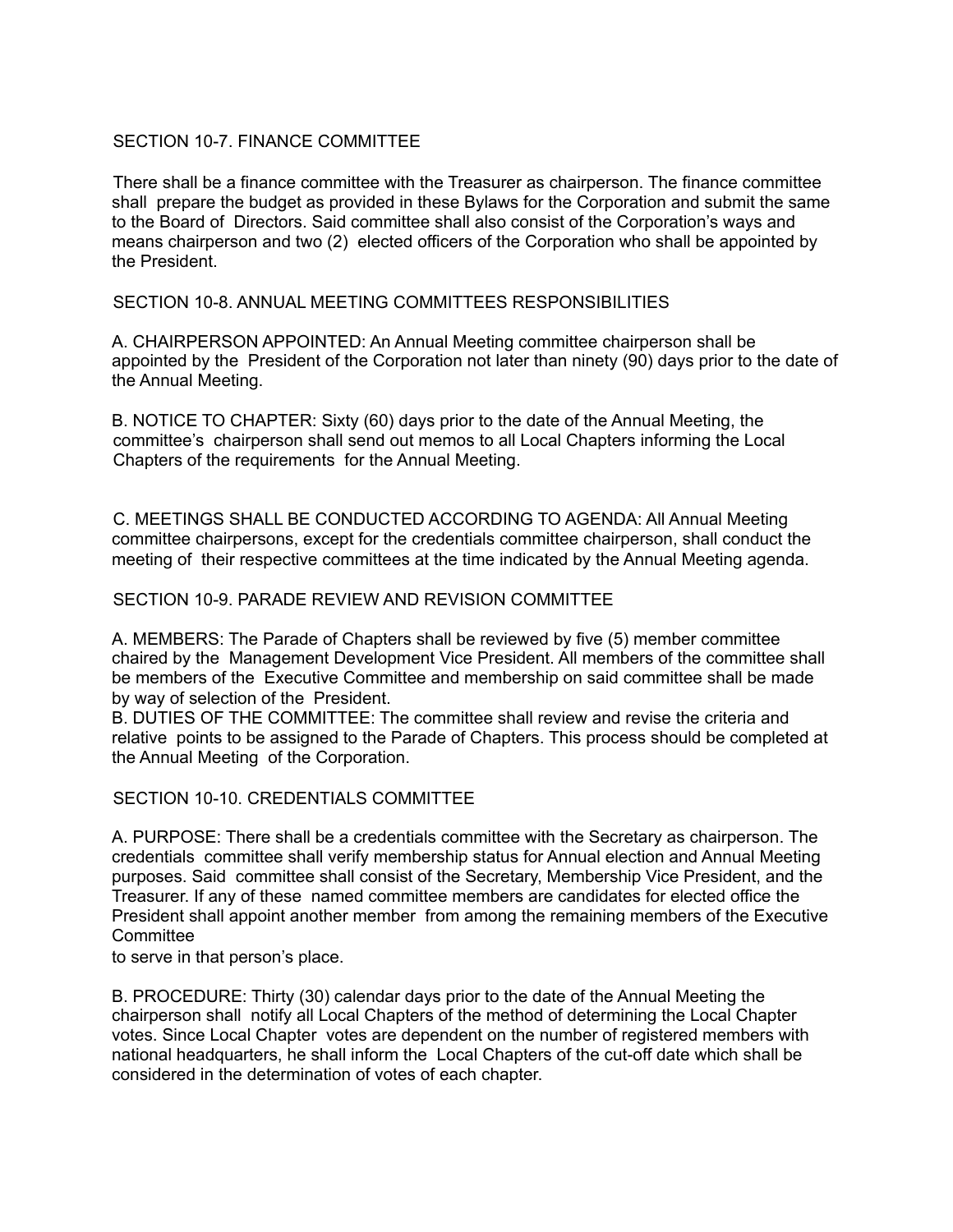1. Method of determining the Local Chapter votes. The Local Chapter votes shall be:

a. Based on national registration records as the above cut-off date, consistent with

### the Bylaws

b. No Local Chapter shall be permitted to vote unless said Local Chapter shall be in good standing as provided by Article V, Section 1 of the Bylaws of the Corporation

c. Before the Annual Meeting convenes the chairperson shall post the tentative roster of the votes of each Local Chapter in a conspicuous place.

d. The chairperson shall then report his findings to the Annual Meeting for its approval.

e. No Local Chapter shall be deemed to be in good standing unless all accounts payable to JCI Hawaii by the Local Chapter is paid in full by 7 days prior to the Annual Meeting for which it is being qualified. Provided that, a Local Chapter may be deemed in good standing and permitted to vote if payment in full of accounts payable to JCI Hawaii is made by certified or cashier's check, money order, prior to the roll call of the opening session of the Annual Meeting.

# SECTION 10-11. BYLAWS AND POLICIES REVIEW COMMITTEE

A. DUTIES: There shall be a Bylaws and Policies review committee with the General Legal Officer as chairperson. The Bylaws and Policies review committee shall review and make recommendations to the delegates as needed at each Annual Meeting of the Corporation.

B. PROCEDURES: 1) The state chairperson shall conduct a Bylaws and Policies review meeting at the Annual Meeting to propose amendments to said Bylaws and Policies. Proposed amendments from the Local Chapter shall be submitted to the chairperson thirty (30) calendar days prior to the Annual Meeting; 2) The chairperson shall conduct a meeting to review and approve the proposed amendments to the Bylaws and Policies as recommended by the Bylaws and Policies review committee the day or evening prior to the first day of the Annual Meeting; 3) Said committee shall rewrite, clarify, and condense, the recommended Bylaws and Policy amendments as needed; 4) Bylaws and Policies not submitted to the chairperson prior to the thirty (30) day request provided in Section B.1. above may be approved for consideration by a two-thirds (2/3) vote by said committee; 5) The chairperson shall then present the recommended amendments at the Annual Meeting for its approval.

# SECTION 10-12. LONG RANGE PLANNING COMMITTEE

There shall be a long-range planning committee whose membership shall be as

follows: A. Past three (3) State Presidents

- B. Current State President
- C. Regional Directors (2 representatives)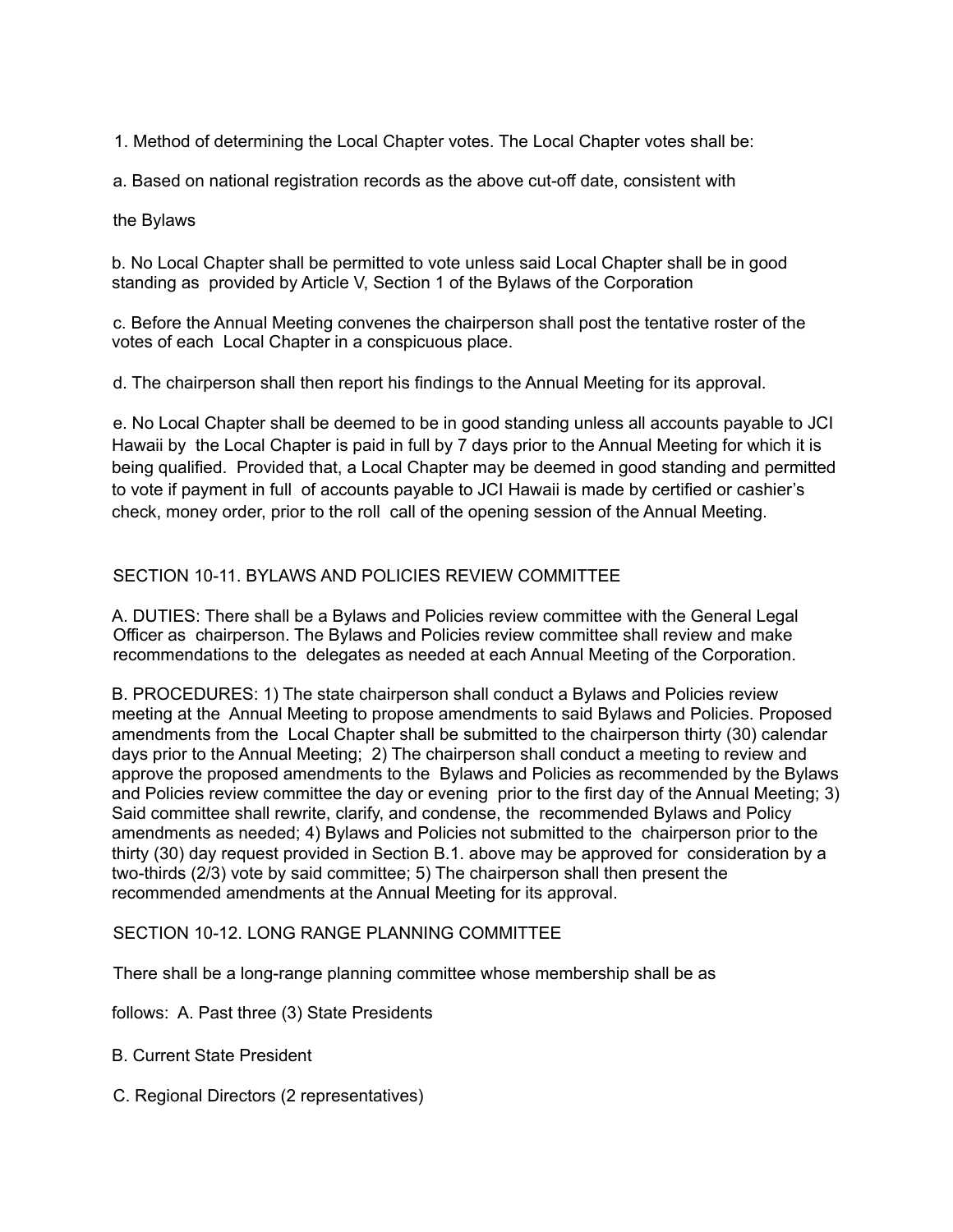- D. Current Executive Vice President
- E. District Representatives (eight representatives)
- F. Region Representatives (2 representatives)

The long-range planning committee will meet regularly to formulate and evaluate the long-range goals and objectives of JCI Hawaii and present its recommendations to its Board of Directors for approval and implementation.

SECTION 10-13. BIDS COMMITTEE

A. PROCEDURE: Sixty (60) calendar days prior to the dates of the State Convention and Annual Meeting, the chairperson shall notify all Local Chapters of the requirements for bidding procedure with necessary bid forms enclosed. The bid forms shall be returned by the Local Chapters to the chairperson not later than thirty (30) days prior to the date of the Annual Meeting.

B. STATE COMMITTEE CHAIRMANSHIPS: The chairperson shall conduct a meeting to award the state committee chairmanships to the various Local Chapters.

1. Awards shall be based upon the bid form.

a. Where more than one Local Chapter has bid for the same committee, the merit of the bid form shall be used as a guide in determining which Local Chapter shall be awarded the bid.

2. Where no written bids have been made, the committee may at the time accept a verbal bid from any of the committees.

3. Those state committees that have received no written or verbal bids shall be referred to the new board for assignment by said board.

4. The chairperson shall present to the Annual Meeting for its approval the awards of the committee.

# ARTICLE XI – PARADE OF CHAPTERS

### SECTION 11-1. PURPOSE

The Parade of Chapters is a ranking system for the Local Chapters by the corporation under a point system, which is assigned to criteria set forth in the parade. The purpose of the ranking is to provide recognition of the outstanding Local Chapter for their accomplishments throughout the year and to serve as a benchmark for the individual Local Chapters.

### SECTION 11-2. MANDATORY REVIEW

The criteria for the Parade of Chapters shall be reviewed annually by the Parade of Chapters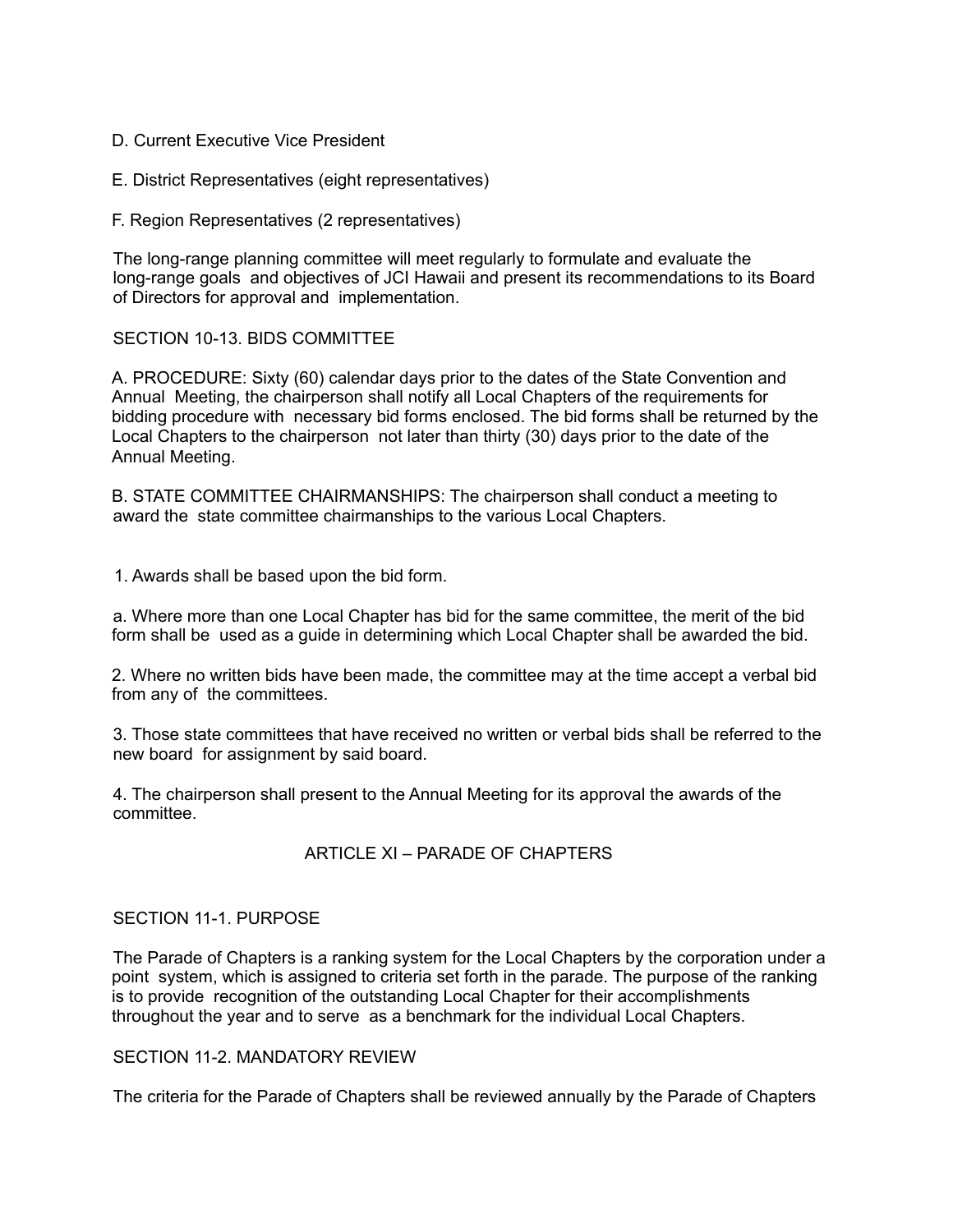review and revision committee, and that a revised version of said committee's recommendation shall be submitted each year to the Board of Directors for their approval as provided in this article.

# SECTION 11-3. PRESENTATION TO ANNUAL MEETING AND SECOND TRIMESTER MEETING

The Management Development Vice President shall present the revised draft of the Parade of Chapters to the Board of Directors at the Annual Meeting and Second Trimester Board Meeting of the Corporation.

# SECTION 11-4. TENTATIVE APPROVAL AT THE ANNUAL MEETING AND SECOND TRIMESTER BOARD MEETING

The Board of Directors shall review the revised draft of the Parade of Chapters presented to it at the Annual Meeting and Second Trimester Board Meeting. The board shall deliberate until it has given its tentative approval on a parade based on said draft submitted by the review and revision committee. The parade passed by the Annual Meeting and Second Trimester Board Meeting shall consist of both the draft submitted by the committee and revisions thereto made by the Board of Directors.

# SECTION 11-5. REVISIONS BY SUCCESSOR PRESIDENT

The successor President shall review the Parade of Chapters which was tentatively approved by the Board of Directors at the Annual Meeting and Second Trimester Board Meeting with his or her successor Executive Committee. In such review, the successor President shall make the revisions which he and the successor Executive Committee deems prudent. The successor President and Executive Committee shall have a final Parade of Chapters ready for presentation and approval by the Board of Directors at the State Convention and New Board Meeting.

# ARTICLE XII – FORMATION OF THE JCI HAWAII FOUNDATION

# SECTION 12-1. AUTHORITY TO CREATE FOUNDATION

The Board of Directors of JCI Hawaii is hereby authorized to establish a nonprofit corporate entity to be known as JCI Hawaii Foundation, hereinafter referred to as Foundation, for the purpose of receiving, administering and disbursing any tax deductible funds raised on behalf of JCI Hawaii.

### ARTICLE XIII – SEAL AND INSIGNIA

SECTION 13-1. SEAL

The Corporation shall have a corporate seal which shall be a circular impression of the names of the Corporation and the year of its incorporation. The Board of Directors may, from time to time, alter or change the device of the inscriptions thereon.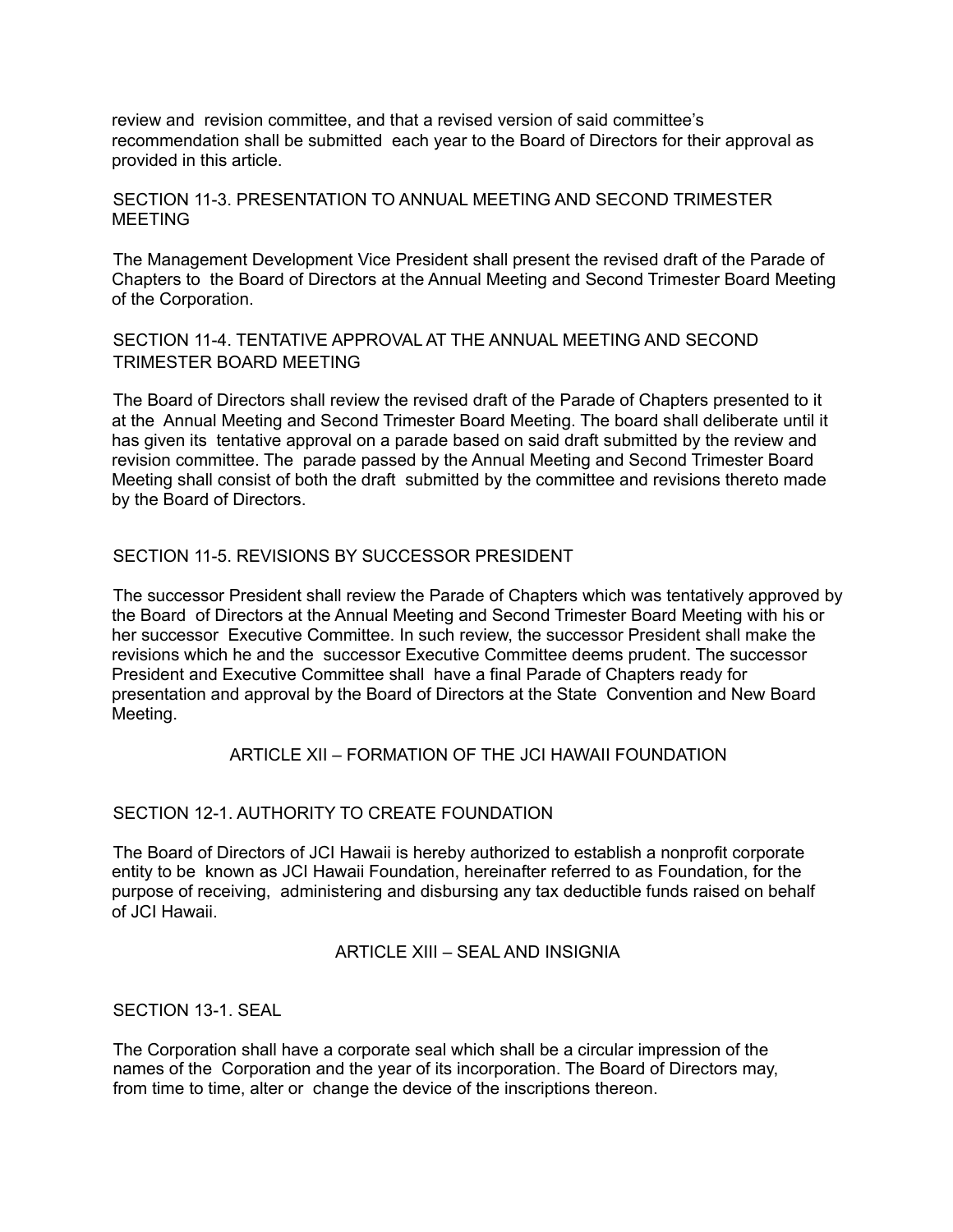### SECTION 13-2. INSIGNIA

The Corporation shall have such official insignia as may be determined by the Board of Directors. ARTICLE XIV – RULES OF OPERATION

### SECTION 14-1. ROBERT'S RULES OF ORDER NEWLY REVISED

In the absence of specified rules, Robert's Rules of Order, Newly Revised shall govern the deliberation of the Corporation.

## SECTION 14-2. COMPUTATION OF DEADLINES

Any and all state deadlines established by the Bylaws, Policies and operation of the Corporation which fall on a Sunday or state or national holiday shall be extended to the following regular workday that is not a Sunday or holiday.

# SECTION 14-3. COMMENCEMENT DATE

The fiscal year of the corporation shall be from January 1 to December 31 of every year thereafter. All other applicable provisions of these Bylaws are hereby amended to be consistent with this section.

### SECTION 14-4. GENDER

In the Bylaws the use of words of the masculine gender shall include the feminine gender as appropriate and vice versa, and the use of words of the neuter gender shall include the feminine or masculine gender, or both, as appropriate.

### SECTION 14-5 DEFINITIONS

"Appeals Procedure: - means the procedure prescribed by the Corporation which affords Local Chapters due process by way of appealing any actions taken against it.

"Board of Director" – See Section 7-1.

"Chapter Affiliation" – means a new Local Chapter formed by an existing Local Chapter.

"Credentials" – means the process of certification of official delegates as more fully described in Section 8-21 and 10-10.

"Delegates" – means Local Chapter representation as more fully described in

Section 8-9. "Executive Committee" – See Section 10-6.

"Good Standing" – means that a member or Local Chapter is current on payment of membership dues and is not on probation or suspension, or otherwise in violation with these Bylaws.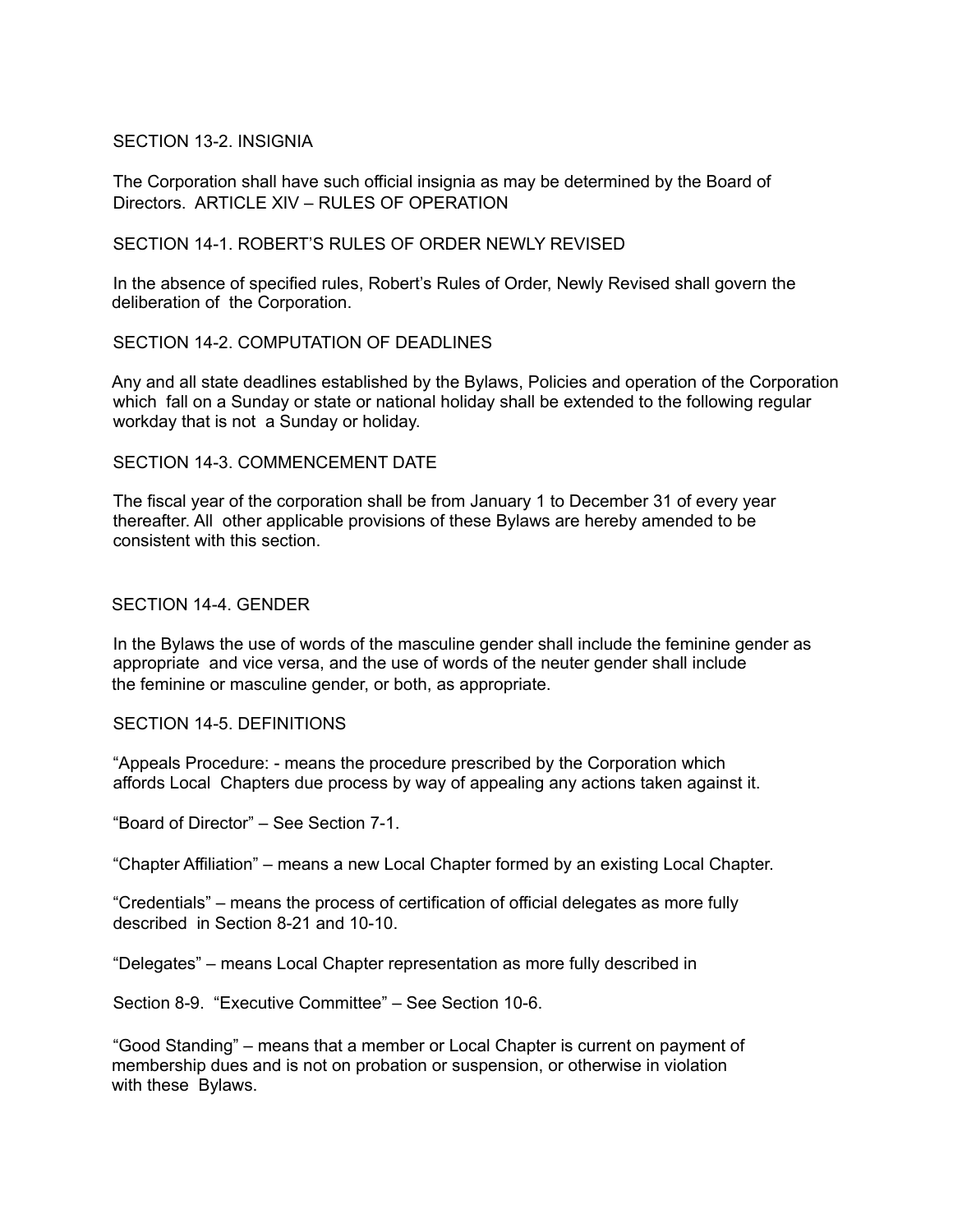"Honorary Member" – See Section 4-7.

"Local Chapter" – means a duly organized group of men and women between the ages prescribed by the JCI USA, as more fully described in Section 4-1.

"Non-regular member" – means all other members who are not regular members, such as an associate member.

"Officers" – See Section 9-1.

"Probation" – means that the status of a Local Chapter is not completely in good standing.

"Regular Member" – means any individual who is a Jaycee member of a Local Chapter in good standing with the Hawaii Jaycees.

### ARTICLE XV – AMENDMENTS

### SECTION 15-1. PROCEDURE

These Bylaws may be amended by a two-thirds (2/3) vote of the duly qualified delegates present at any Annual Meeting or at a special meeting duly called and held, the notice of which shall state that the purpose of the meeting is to consider the amendment of the Bylaws, provided, that any proposed amendment shall first be recommended by the Bylaws **Committee.**